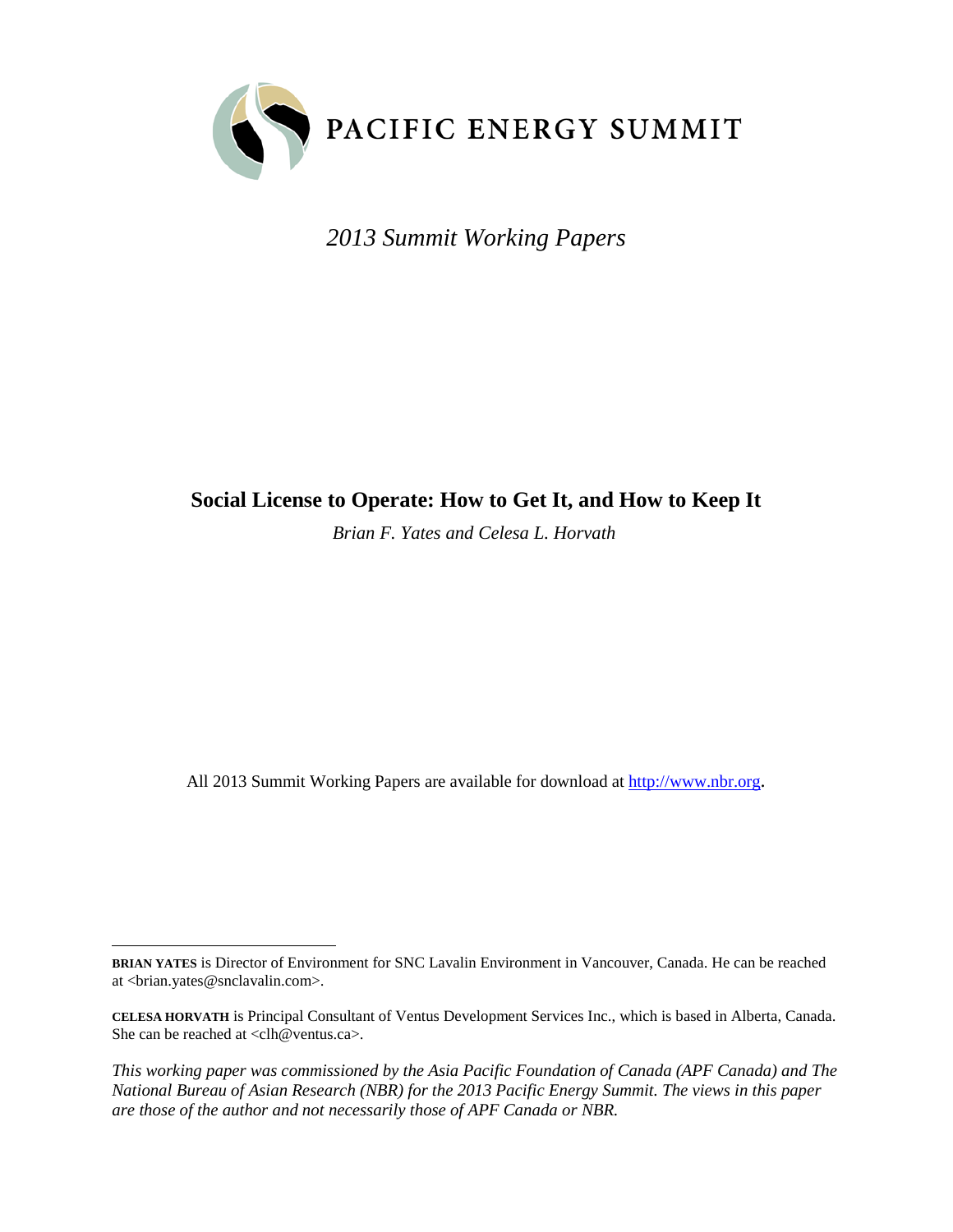# **EXECUTIVE SUMMARY**

This paper examines the nature and attributes of social license and analyzes its growing importance as a critical success factor for resource development.

# *Main Findings*

"Social license" generally refers to a local community's acceptance or approval of a company's project or ongoing presence in an area. It is increasingly recognized by various stakeholders and communities as a prerequisite to development. The development of social license occurs outside of formal permitting or regulatory processes, and requires sustained investment by proponents to acquire and maintain social capital within the context of trust-based relationships. Often intangible and informal, social license can nevertheless be realized through a robust suite of actions centered on timely and effective communication, meaningful dialogue, and ethical and responsible behavior.

# *Policy Implications*

- Local conditions, needs, and customs vary considerably and are often opaque, but have a significant impact on the likely success of various approaches to building social capital and trust. These regional and cultural differences demand a flexible and responsive approach and must be understood early in order to enable the development and implementation of an effective strategy to earn and maintain social license.
- Governments could facilitate the necessary stakeholder mapping in regions for which they are responsible and provide a regulatory framework that sets companies on the right path for engagement with communities and stakeholders.
- Social media tools empower stakeholders and communities to access and share information on company behaviors, technologies, and projects as they are implemented around the world. Understanding and managing this reality will be important for companies seeking social license.
- Voluntary measures integral to corporate-responsibility frameworks contribute to achieving social license, particularly through enhancing a company's reputation and strengthening its capacity for effective communication, engagement, and collaboration. However, such measures do not obviate the need for project-specific action to earn and maintain social license.
- The growing reliance on social media tools by stakeholders and proponents alike, and the risks associated with disclosure through them, may lead to an increased need for the development of guiding ethical and technical codes of conduct or other standards.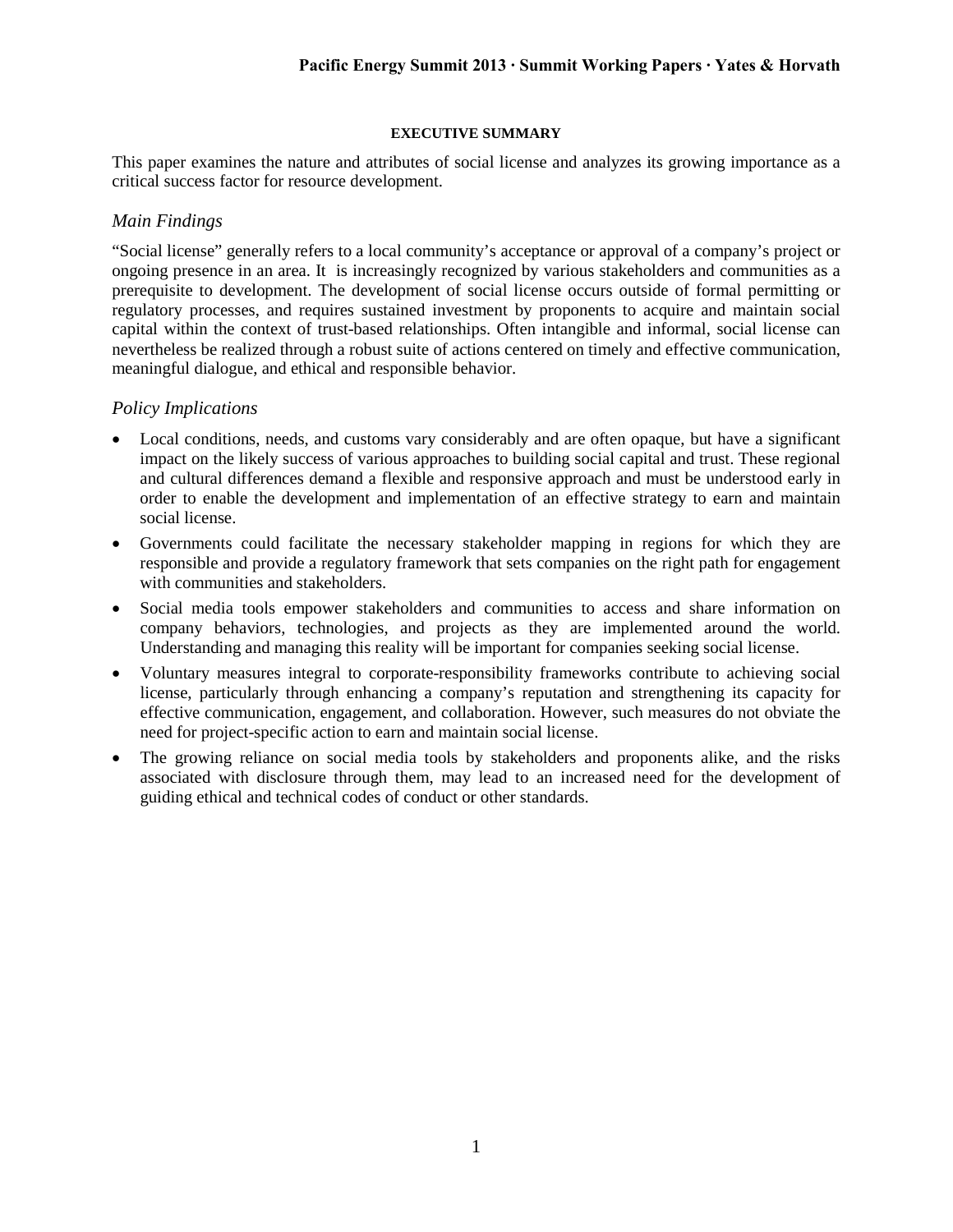Social license to operate is emerging as a critical success factor for resource development in many regions. Increasingly, gaining social license is seen as an important aspect of managing environmental and social risks. Furthermore, acting beyond the minimum requirements of regulatory approvals is an important component of establishing a company's long-term reputation and brand among stakeholders and communities. This process of acquiring social license demands early and ongoing investment of effort by proponents to develop and maintain social capital within the context of trust-based relationships with aboriginal people, local communities, and other interested groups. Often intangible and informal, social license can nevertheless be realized through a robust suite of actions centered on timely and effective communication, meaningful dialogue, and ethical and responsible behavior.

This paper examines the nature and attributes of social license, identifies actions and behaviors that contribute to it, considers the role of voluntary measures and corporate responsibility in enhancing social license, and discusses the evolving policy and regulatory context within which social license exists. The implications of convergence between social media platforms and technologies for building trust and social capital, which are key determinants of social license, are also explored. Case studies illustrating important success factors in the achievement of social license are presented. Finally, the paper concludes by sharing lessons learned from observing successful and unsuccessful attempts to develop social license and highlighting trends driving its growing importance for resource development.

### **Background: What is Social License?**

The term "social license," or "social license to operate," generally refers to a local community's acceptance or approval of a project or a company's ongoing presence. It is usually informal and intangible, and is granted by a community based on the opinions and views of stakeholders, including local populations, aboriginal groups, and other interested parties. Due to this intangibility, it can be difficult to determine when social license has been achieved for a project. Social license may manifest in a variety of ways, ranging from absence of opposition to vocal support or even advocacy, and these various levels of social license (as well as, of course, the absence of social license) may occur at the same time among different interested parties.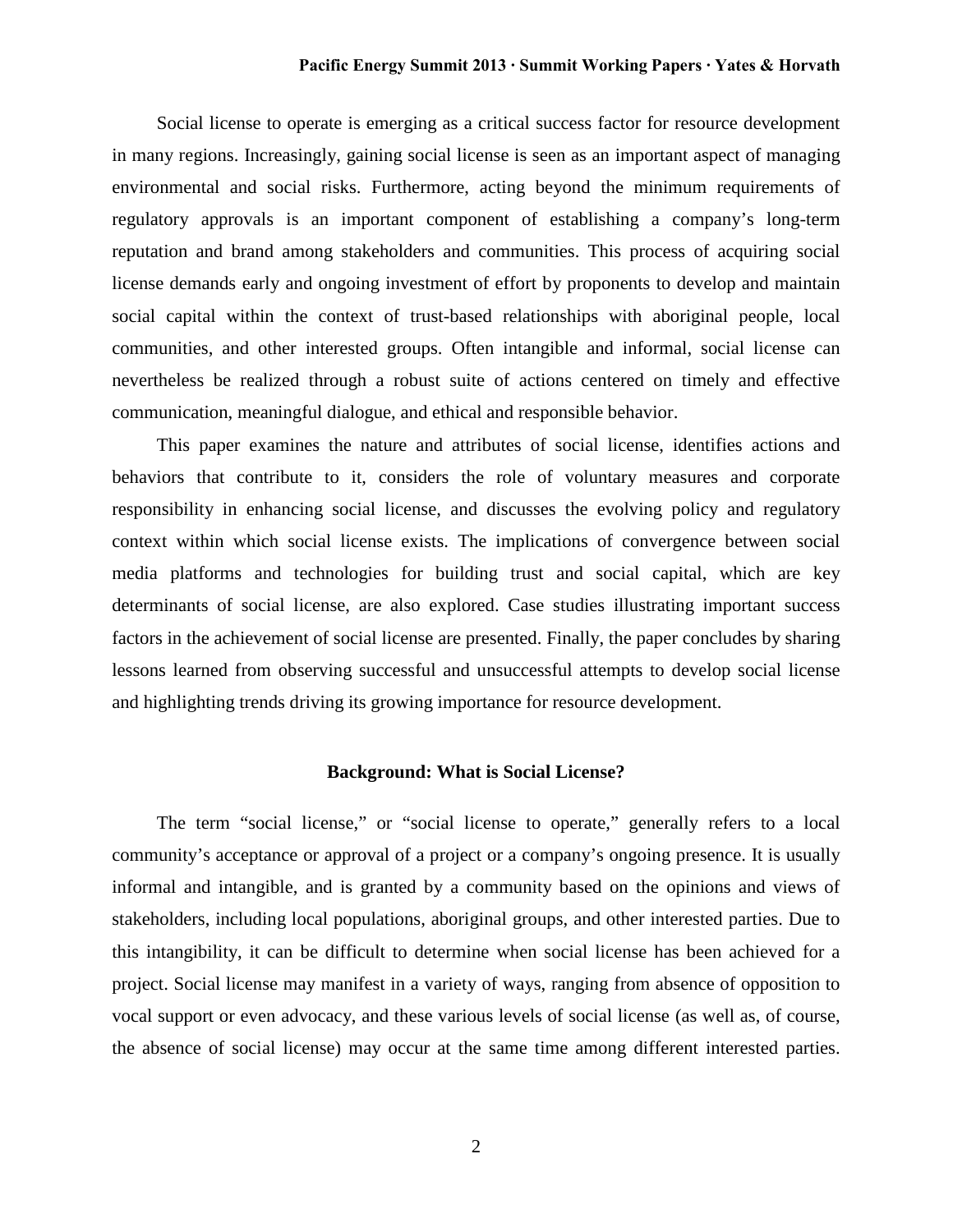Social license is dynamic, generally taking time to achieve and effort to maintain, and can be lost or degraded in response to events and behaviors exhibited by a company or its agents.

While the notion of social license is consistent with the norms and legal frameworks of many countries and jurisdictions, it is distinct from regulatory license, which can typically only be conferred by governments. Regulatory license comprises formal authorization related to specific legislative and regulatory requirements and procedural conditions, and must be obtained before a regulated project or activity can proceed. Regulatory license is usually clearly defined in scope and received at a specific time, by a recognized government authority. Social license, in contrast, is informal and has no basis in law. Nevertheless, social license shares certain attributes with regulatory license. In particular, social license is often conditional and, while not mandatory as regulatory license is, is increasingly regarded as a practical necessity before a project or activity—regulated or not—can proceed. In short, regulatory license does not obviate the need for and value of social license in most circumstances.

Indeed, many energy, mining, and other resource-based firms are finding that attention to social license is beneficial for their long-term prospects in a region. The lessons of some notable failures in the regulatory approval process can be linked to broader issues of social license and community engagement, and many firms are now striving to learn from the cautionary tales of failed projects.

In particular, the development of social license is increasingly viewed as an essential aspect of a company's long-term ability to develop and manage its endeavors and as a factor in maintaining the goodwill of regulators and the value of a company's brand. In addition, social license is important to companies because it:

- provides a proponent with legitimacy for its presence and actions from a local community's perspective;
- provides regulators with a level of comfort that a proponent is acting responsibly;
- minimizes the risk of costly delays in regulatory approvals due to opposition;
- assures shareholders and investors that a company is managing social and other risks associated with its projects and activities;
- enhances trust by demonstrating to regulators and other stakeholders that the company is genuinely striving for good performance; and
- protects a company's reputation in times of crisis.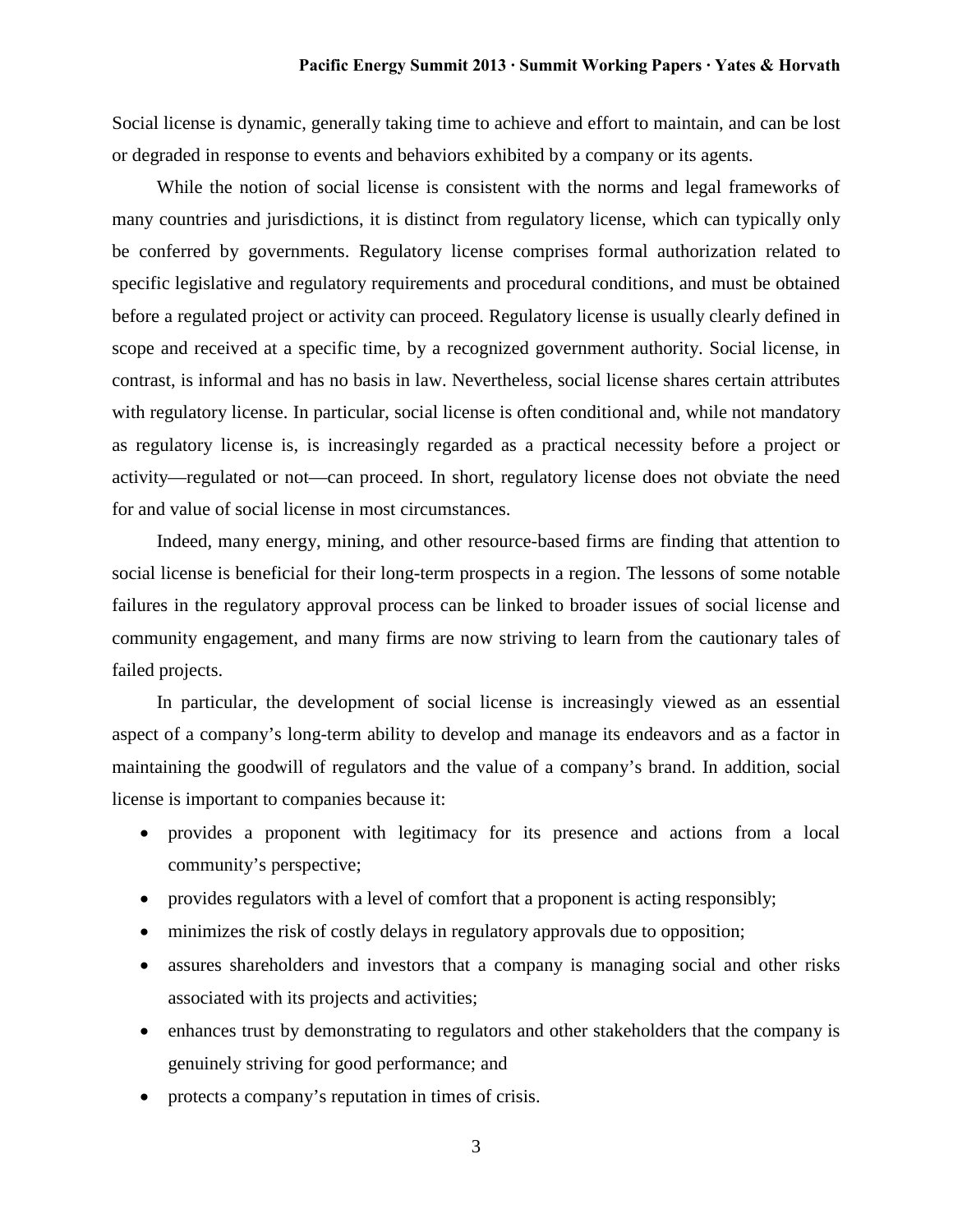# **Social License in Action: Selected Examples**

The importance of recognizing social license to operate as a factor in project success can be underscored by looking at examples from around the world. Energy, mining, and other resource-based enterprises have pursued social license with varying success, and the following examples illustrate the approaches and investment associated with securing social license.<sup>[1](#page-4-0)</sup>

# *Innergex Renewable Energy and the Lil'wat Nation*

Innergex Renewable Energy (Innergex) is a developer of hydroelectric and wind power projects across North America. Since  $2008$  $2008$ , Innergex<sup>2</sup> has been advancing hydroelectric facilities, totaling more than 121 megawatts, in the headwaters of the Lillooet River northwest of Pemberton, British Columbia, in Canada. The projects lie in the traditional territory of the Lil'wat Nation, an aboriginal people living in southwestern British Columbia. The Lil'wat territory covers nearly 800,000 hectares of land within the Lillooet River valley and includes Innergex's proposed project area.

Since fall 2008, during project planning and throughout the environmental assessment and ongoing regulatory process, Innergex has engaged with the Lil'wat Nation to obtain input regarding its interests and project‐related issues and concerns. The nation has been kept up to date on the project through periodic meetings and presentations, site visits, quarterly reports, frequent formal and informal correspondence, and a range of other engagement tools. In addition, the Lil'wat Nation has participated in the archaeological, traditional use, environmental, and geotechnical work associated with the project.

Innergex's stated First Nations consultation goals and objectives include the following:

• establishing a working relationship with identified First Nations before or early in the environmental assessment process and providing the necessary information to build project awareness and understanding

<span id="page-4-0"></span><sup>&</sup>lt;sup>1</sup> The information presented in these case studies is based solely on publicly available information. The views expressed in this paper are based on the authors' interpretation of the material and do not necessarily reflect the positions of communities, stakeholders, and companies identified.

<span id="page-4-1"></span><sup>&</sup>lt;sup>2</sup> Innergex is operating here as Creek Power Inc., a joint venture between Innergex and Ledcor Power Group.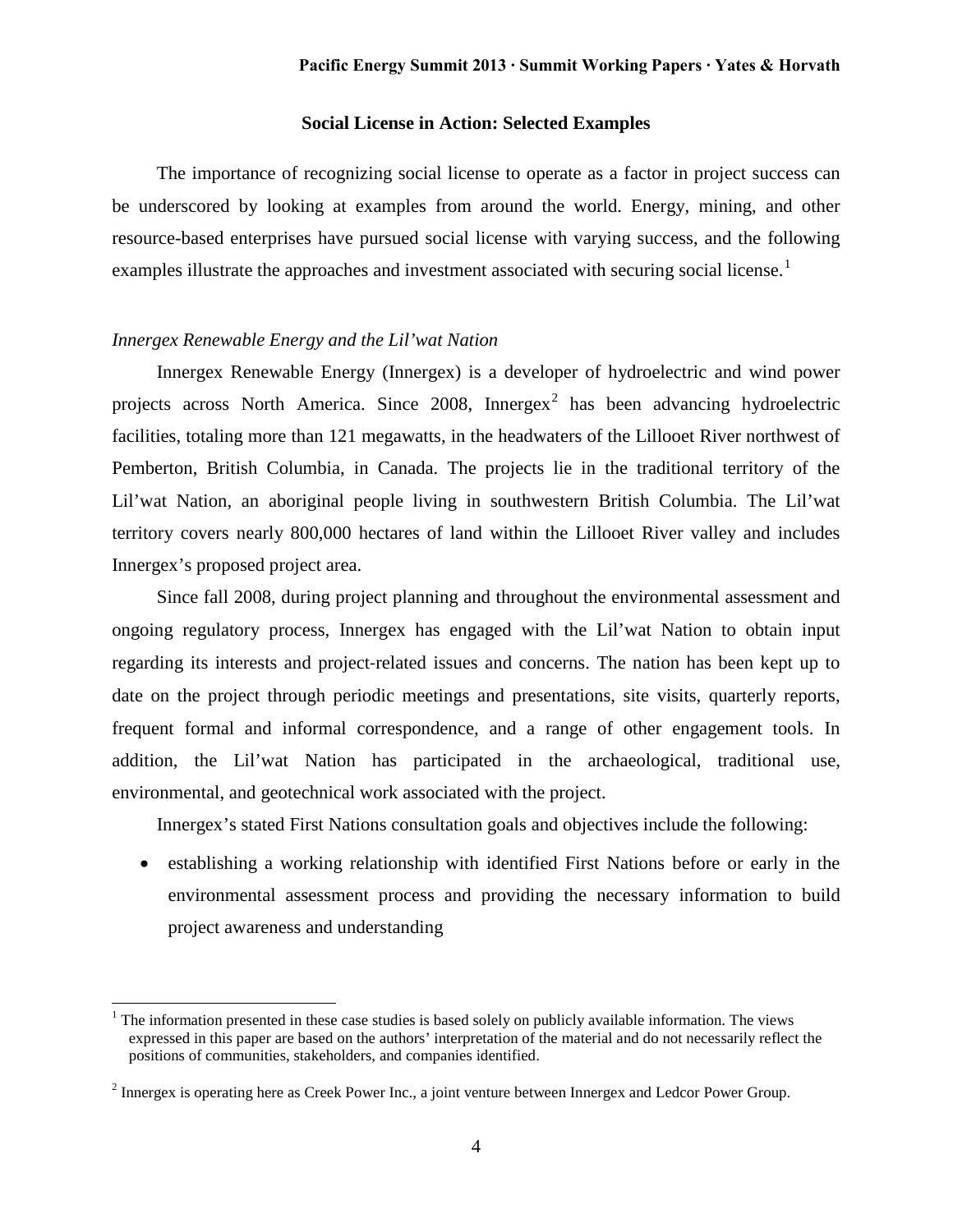- seeking input from First Nations on the appropriate means of consultation and review of the consultation plan
- facilitating involvement by First Nations in all stages of project assessment and review
- keeping First Nations updated on the project via meetings and other formal and informal communications
- providing meaningful avenues for First Nations to offer feedback on the project
- consulting with First Nations regarding their perspectives and opinions about the project and its potential effects on aboriginal interests

As Innergex's engagement developed over time, the Lil'wat Nation moved from acceptance to approval of the project, offering direct letters of support to the regulatory agencies on behalf of Innergex and working positively to support the overall development of the project in the nation's territory.<sup>[3](#page-5-0)</sup> Innergex's approach to social license in this and other developments underscores the leadership that the emergent renewable energy sector has demonstrated in engaging aboriginal peoples and stakeholders in resource development.

### *The Kitimat LNG Project and the Haisla Nation*

The Haisla Nation is an aboriginal people living on the north coast of British Columbia. Since at least the mid-1990s, various sites and areas within the Haisla Nation's traditional territory have been identified as potential sites for export or import facilities for liquefied natural gas (LNG). Proponents have been engaged with the Haisla to advance specific project proposals, and the Haisla have worked toward community benefits associated with these projects.

The Kitimat LNG project includes facilities for natural gas liquefaction, LNG storage, and marine loading adjacent to Douglas Channel near Kitimat, British Columbia. Chevron Canada and Apache Canada are each 50% owners of the Kitimat LNG plant and associated pipeline. Since its inception, Kitimat LNG has been developing the project with community and First Nations consultation and strict adherence to both provincial and federal government

<span id="page-5-0"></span> $3$  For example, the director of the Lil'wat Nation's Department of Land, Resources and Public Infrastructure wrote to government regulators that "we have been working toward this agreement for the past four years and are very pleased to see its completion and to express our full support for the [project]." The full letter is available at http://a100.gov.bc.ca/appsdata/epic/documents/p357/1357842777175\_4544dc09143661745872ce790c10f8e5709 7d212cf4103d96c067febf357ab8d.pdf.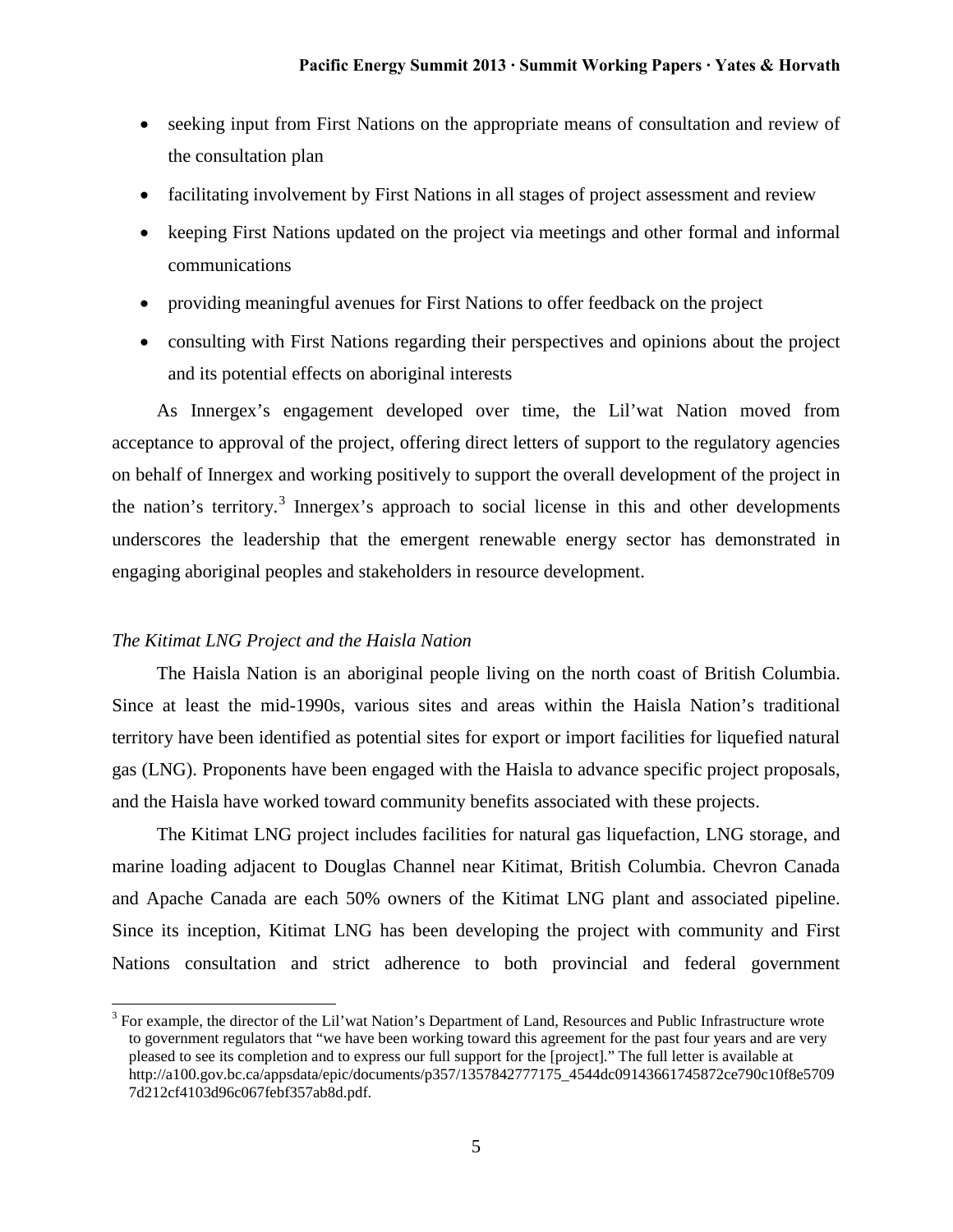environmental review processes. In 2005, Kitimat LNG and the Haisla Nation signed an agreement in principle and entered a mutually supportive and precedent-setting partnership for the development of LNG in the Haisla's territory.

One of the key aspects of the partnership was Kitimat LNG's willingness to alter the location of the facility to an industrial site already developed by the Haisla. Chief Steve Wilson commented: "The Haisla acknowledge the openness Kitimat LNG has shown throughout the EA [environmental assessment] process to take Haisla interests into consideration. Our community has much to offer the project and will gain significantly from the opportunities it will afford our residents."[4](#page-6-0) By engaging with the Haisla Nation early in the process, Kitimat LNG has secured a partner in and advocate for the project, as well as further LNG development, and established the company's social license to operate in the Haisla's territory. Likewise, through working effectively with Kitimat LNG, the Haisla Nation has emerged as a substantial beneficiary of LNG development in its territory. The relationship includes a range of project-related benefits, such as economic growth, training opportunities, employment, and community and social benefits.

# *BP Tangguh LNG Project*

BP's Tangguh LNG project is centered on the Bintuni Bay area of Papua, Indonesia around a seven-hour flight from Jakarta. The project involves the tapping of six fields to extract combined reserves of approximately 14.4 trillion cubic feet of clean gas and includes two offshore production platforms located in Bintuni Bay. The offshore platforms will collect gas from the reservoir and transmit it through sub-sea pipelines to an LNG processing facility on the south shore, where tankers will load the LNG and take it to market.<sup>[5](#page-6-1)</sup>

BP has undertaken a comprehensive program to foster social license and sustainable development following key principles of community, partnership, consultation, and corporate responsibility. Early in project development in 2002, BP completed an environmental and social impact analysis (ESIA) study identifying the project's social and economic impacts on the bay communities, the Bird's Head Peninsula of Papua, and the province as a whole. In addition, the

<span id="page-6-0"></span><sup>4</sup> The statement is available at http://a100.gov.bc.ca/appsdata/epic/documents/p244/1135360077085\_b0aa0411ff1344b6a728839c06a42867.pdf.

<span id="page-6-1"></span><sup>5</sup> See the BP website, http://www.bp.com/sectiongenericarticle.do?categoryId=9004779&contentId=7008759.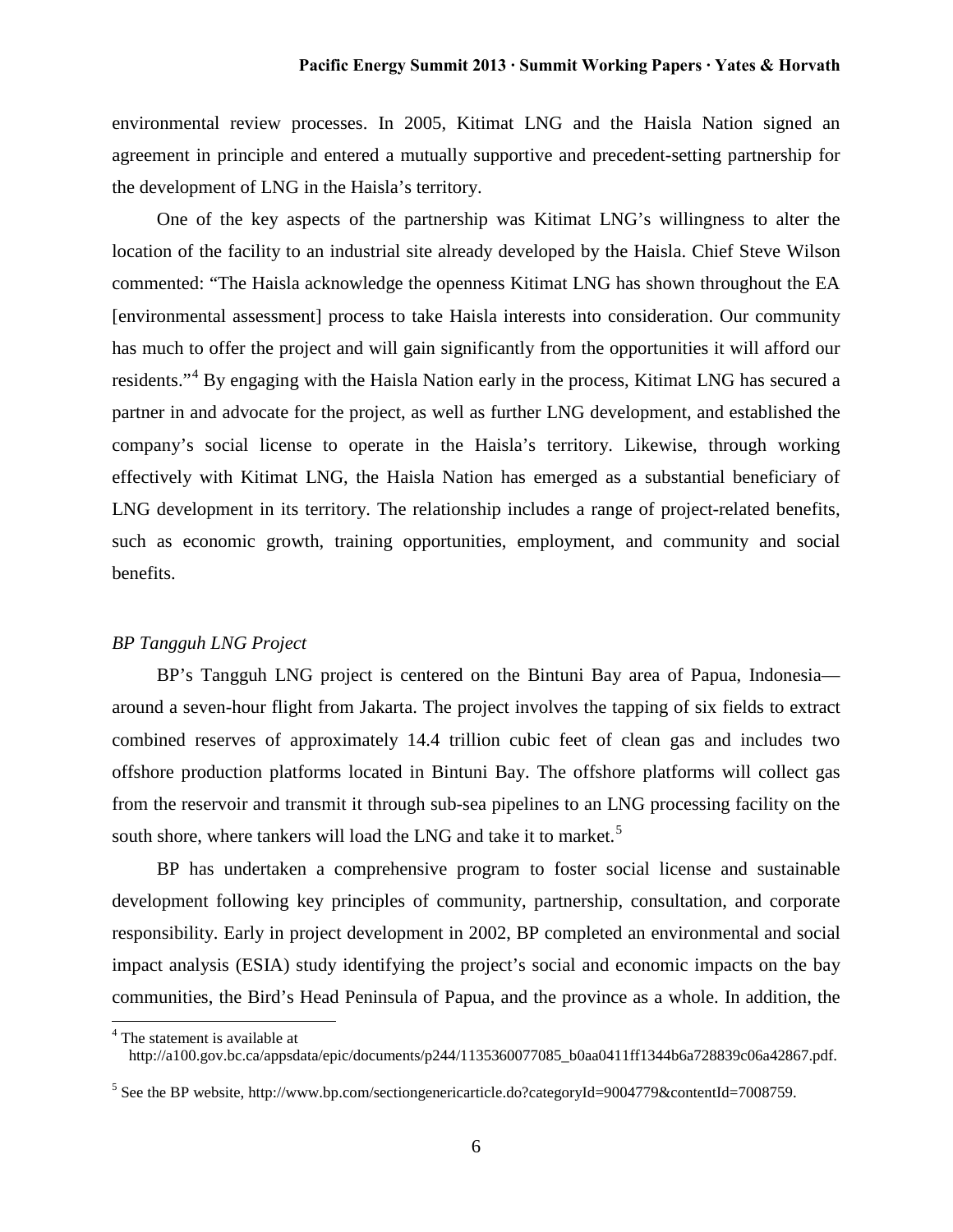ESIA established environmental, social, and economic-development commitments and the framework by which these commitments were to be achieved.

An integrated social strategy unit was then set up to develop and implement policies and programs in response to the obligations set out in the ESIA. Over time, a strategy evolved to address local needs by establishing local-level programs targeting communities affected by project activities. The programs implemented through project development have included:

- increasing the capacity of civil society and tribal and clan institutions to represent the interests of their constituents
- improving the capacity of Papuan businesses on the Bird's Head Peninsula to compete for project-related opportunities
- ensuring the participation of local, Papuan, and Indonesian people in the project
- establishing policies and guidelines to reduce spontaneous in-migration
- building awareness and understanding of the structure, roles, and responsibilities of government among village dwellers, enabling them to be active and well-informed participants
- establishing and delivering effective programs covering maternal and child health, malaria control, HIV/AIDS prevention, tuberculosis control, water and sanitation, and basic health services
- ensuring that potential employees have the skills required to participate in regulated, wage-based employment during construction
- equipping the adult population with relevant trade-sector skills to participate in developing bay area and regional economies following completion of construction
- improving the status of women through their greater participation in decision-making and the management of household and community resources

Thus, through a robust program of stakeholder analysis, engagement, and commitments, and by operating within internationally established norms and practices, BP has established formal regulatory approval of its development and gained acceptance among many communities affected by the project.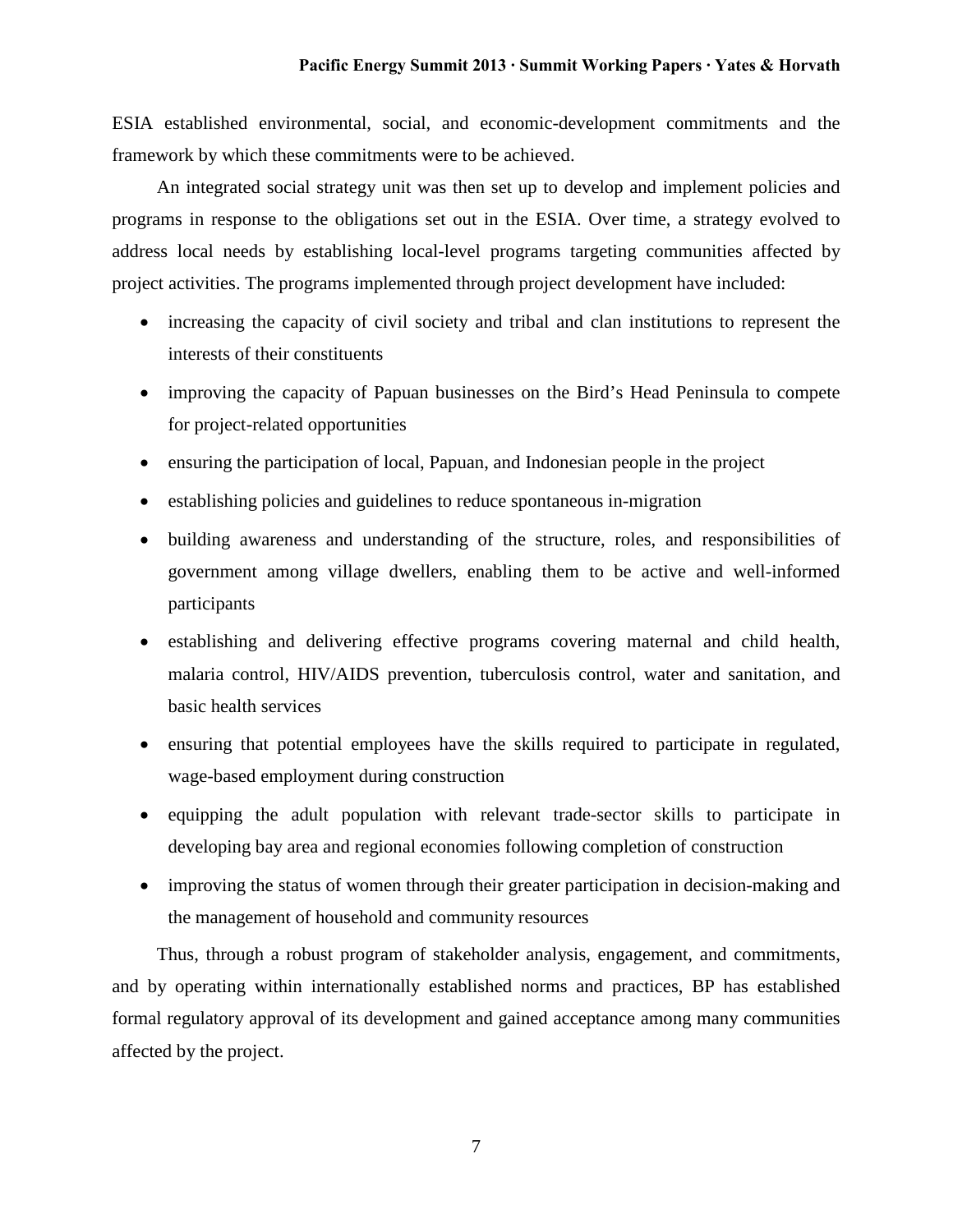# **Principles for Earning Social License**

The three case studies discussed in the preceding section illustrate the concept of social license and underscore the importance of a local community's approval or acceptance of a corporate project. Social license can be earned through a combination of activities and behaviors, centered on timely and effective communication, meaningful dialogue, and ethical and responsible environmental and social behavior, all of which contribute to building trust and credibility:

- effectively communicating projects and activities, including providing timely and complete information
- undertaking community engagement in a respectful manner
- listening to what a local community is saying, addressing concerns and issues, and using community input to improve projects and activities
- providing support for and building capacity in local communities by using a range of tools
- undertaking projects and activities in an environmentally, fiscally, and socially responsible manner (including but not necessarily limited to regulatory compliance)
- striving to ensure that local communities benefit from or are not unfairly affected by projects and activities

The following sections discuss the approaches and tools, understanding of situational diversity, and other key considerations for achieving social license.

# *Approaches and Tools*

A proponent may use a range of approaches and tools to undertake these activities, including (but not limited to) direct, one-on-one consultation and engagement; community information sessions, open houses, and workshops; design charrettes; community investment programs; local employment and procurement programs; disclosure and reporting; and establishment of accessible communication channels and options, such as liaison officers, tollfree telephone numbers, websites, and social media platforms.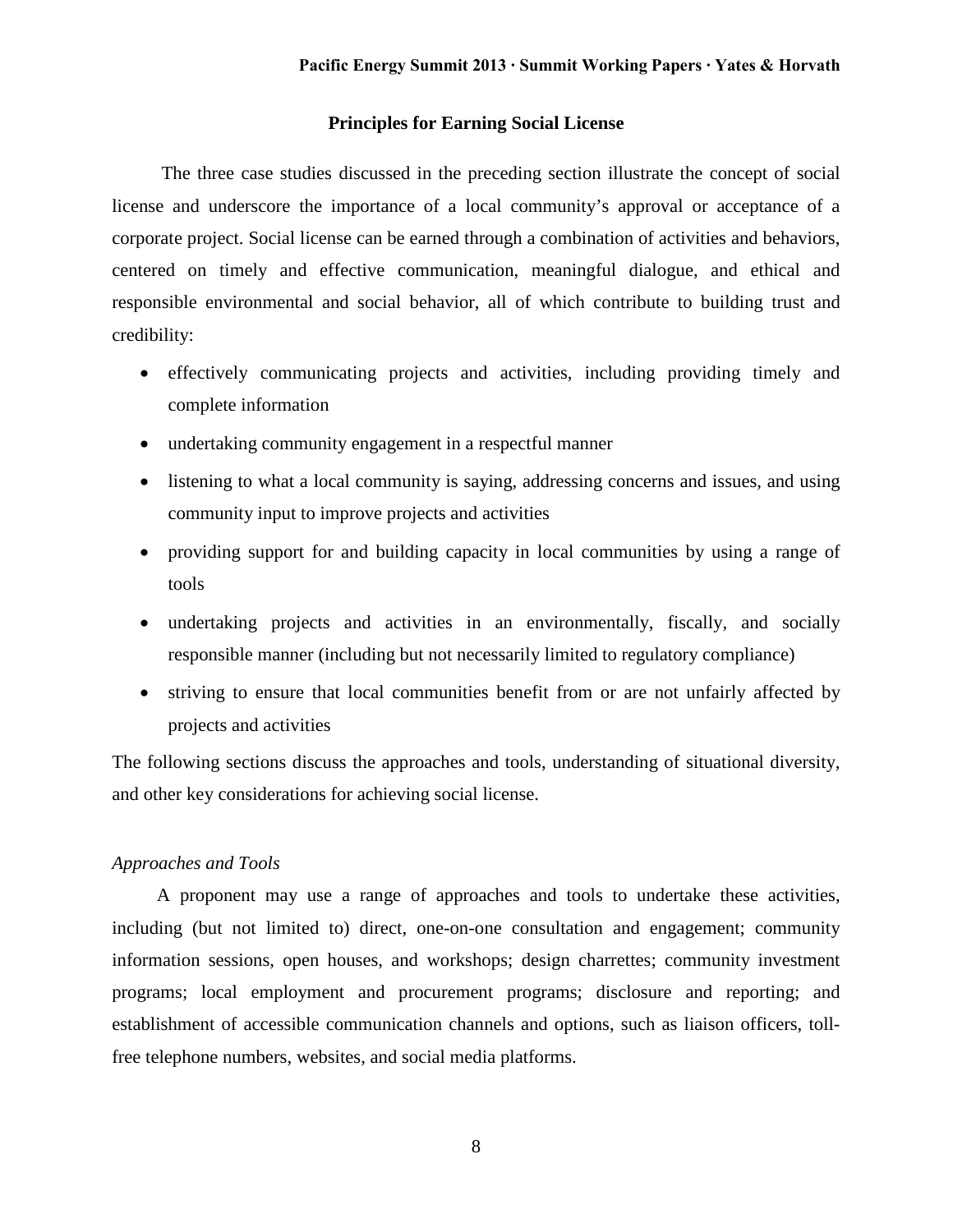It is important to ensure that the approaches and tools used are appropriate for local conditions, needs, and customs. For example, some aboriginal groups have traditional protocols for communication, and violation of these protocols can seriously harm the long-term relationship with the group. In other instances, particularly remote communities, stakeholders may not have ready access to the Internet or other media and thus must be engaged through other means. Other challenges include complex systems of representation, governance, and decisionmaking within local communities and groups that may warrant specialized engagement methods. These local conditions, needs, and customs are often opaque to outsiders but must be understood to enable the development and implementation of an effective strategy to build and maintain social license.

It is also important to understand that social media is transforming the very nature of dialogue and communication between and among proponents and stakeholders. Viewed initially as an optional or even peripheral medium, and still regarded by many as a potentially risky venue, social media is quickly emerging as the communication medium of choice for many stakeholders. The implications of social media for social license are discussed more fully later in this paper.

# *Managing Diversity*

The activities and behavior of a company in one place or in relation to one project can affect its ability to achieve social license in or for another. For example, a company that has a reputation for meaningful and constructive dialogue with local communities, compliance, and proactive environmental management and responsiveness to crises will likely have an easier path to gaining social license for an undertaking in a new region. In contrast, a company that has a poor compliance and performance record and a reputation for disregarding community concerns will face a much greater challenge in building the trust and social capital necessary to achieve social license.

Notwithstanding, it is important to recognize that social license is often spatially diverse. It may be achieved for one kind of activity or project but not another, and in one region but not another. This variation partly stems from the difference in risk associated with different kinds of projects and activities, the company's experience in effectively managing those risks, and the differing interests and concerns of stakeholders at different times and places. With respect to the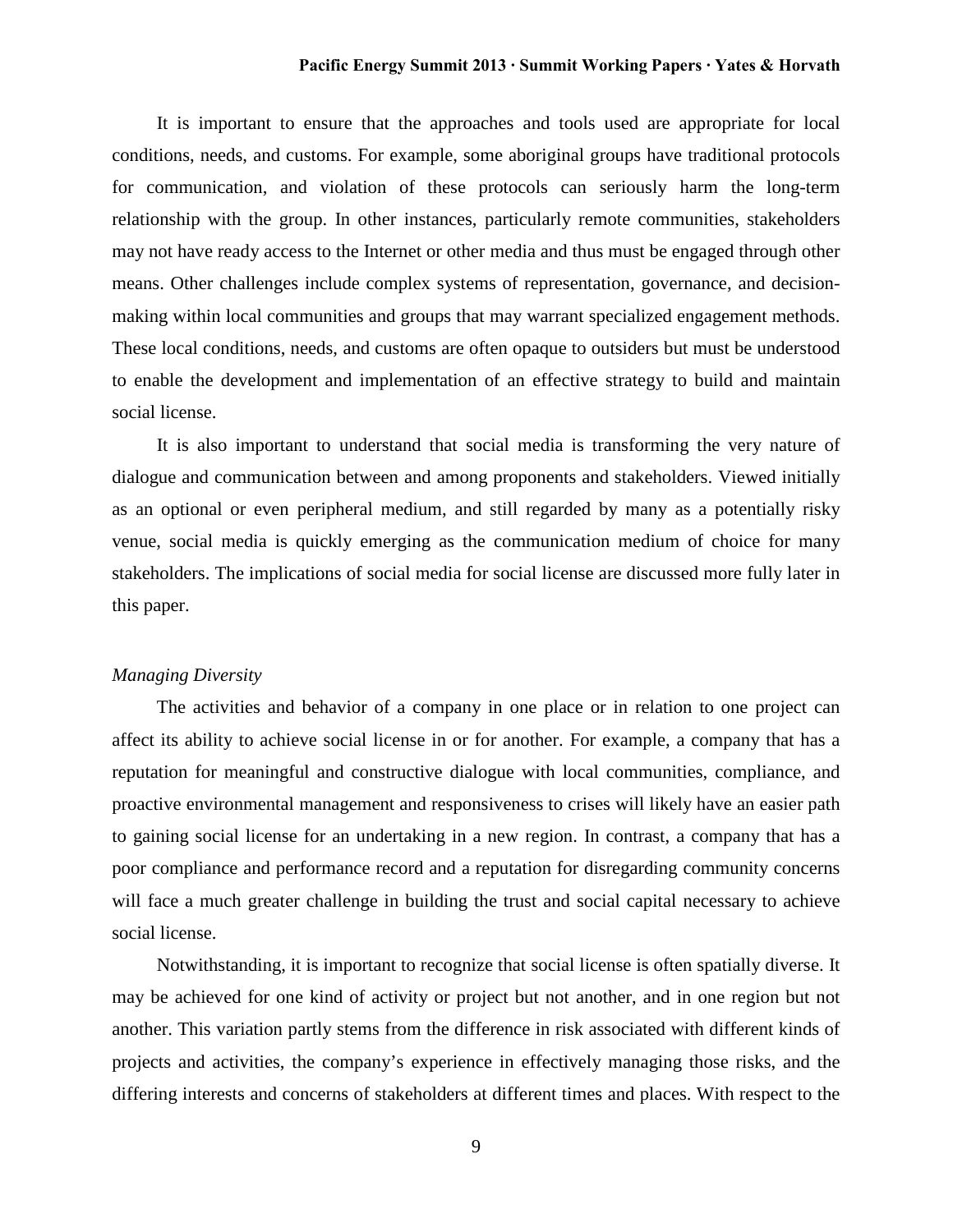latter point, it is important to recognize that social license does not generally reflect a consensus view held broadly by a single, homogenous community, but rather is a patchwork of divergent views on the level of social license achieved by a company and held by a diverse array of stakeholders with various political agendas and perceptions. These stakeholders can range from indigenous peoples with ancient claims to traditional use and occupation of the land to outside environmental groups who are interested in the project because of conservation goals established outside the project region. Consequently, achieving social license often demands a flexible approach that is responsive to the diverse needs and interests of a range of stakeholders and interested parties. A successful strategy will be grounded in early and careful characterization of the stakeholder landscape; this may be aided by engaging local community members as liaisons who can identify and navigate local customs and issues. Local government agencies may also be helpful in this regard, because they are likely to be aware of the spectrum of stakeholders and issues in the region for which they are responsible.

A distinction must also be made between broad and abstract matters of general public opinion, often reflected in and influenced by media coverage, and specific interests of local stakeholders, usually expressed through direct engagement. Proponents typically have greater capacity to establish relationships with local stakeholders and address specific issues than to shift public opinion directly. However, as local, specific social license increases in strength, particularly if that license manifests at the highest possible level of advocacy and partnership, there often is a favorable shift in general public opinion.

## *Key Considerations*

The factors considered in the granting of social license vary, depending on the needs and priorities of those potentially affected by or interested in a project, but generally relate to how the company behaves and how consistent it is in its messages and actions. These factors may include, but are not necessarily limited to, the following questions:

- Does the company say what it will do and do what it says, and can the company demonstrate this consistency?
- Does the company deliver on its commitments and promises, including those made in regulatory proceedings and community engagement?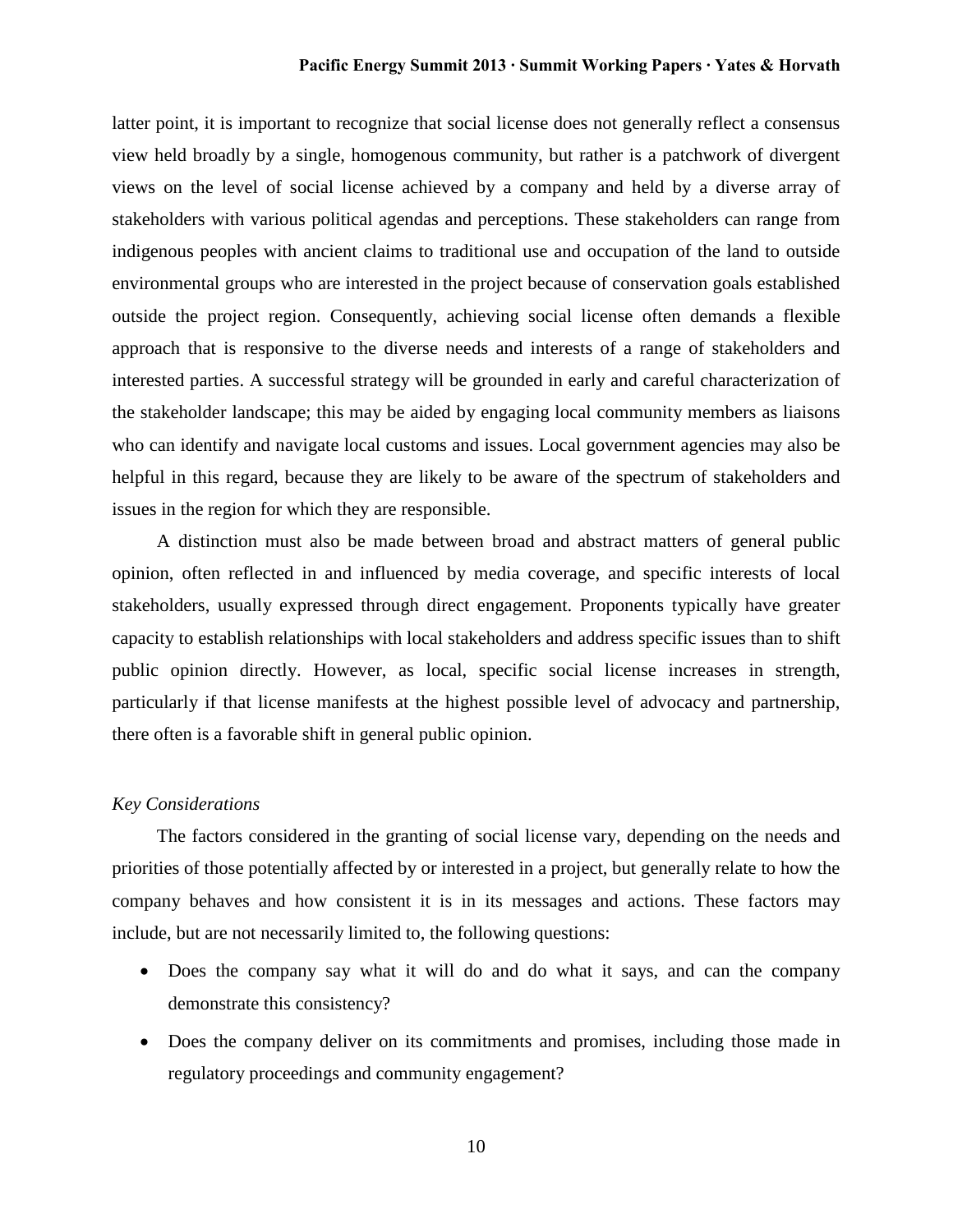- Does the company voluntarily engage with the community to identify and help resolve issues?
- Does the company work with the community to build capacity?
- Does the company's stakeholder engagement lead to meaningful dialogue and improvement or is it merely lip service?
- Are local customs respected?
- Does the company strive to create opportunities for the local community to benefit from the project or activity?
- Does the company pay fair wages and offer fair compensation?
- Does the company respond appropriately to a crisis or does it abdicate responsibility when something goes wrong?

Positive performance in these areas moves a company closer to obtaining social license. It is important to note that when evaluating company action and behavior, stakeholders and interested parties often draw not only on present evidence but on information about past performance that may be found in regulatory proceedings, media coverage, and the company's own communications.

This list of factors begins to illustrate the complexity of social license. The ease of achieving social license is typically inversely related to the complexity and potential severity of impacts that may arise from a project and the diversity of needs and priorities of stakeholders and interested parties. Thus, it depends on a timely, sustained, and adequate effort to understand the potential impacts and opportunities presented by a project and to build and maintain trust with stakeholders based on common interests.

In the end, it is often easier to know when social license has not been granted than when it has been. Nevertheless, good indicators include the reduction or absence of vocal opposition to development, continued and increasing constructive participation in community and stakeholder dialogue, advocacy and expression of support for development, cooperation in community-based activities and enhancement measures, and willingness of key stakeholders to enter into partnerships or other forms of agreement. Although not a reliable indicator of social license, favorable and balanced media coverage may reflect growing social capital. Proponents should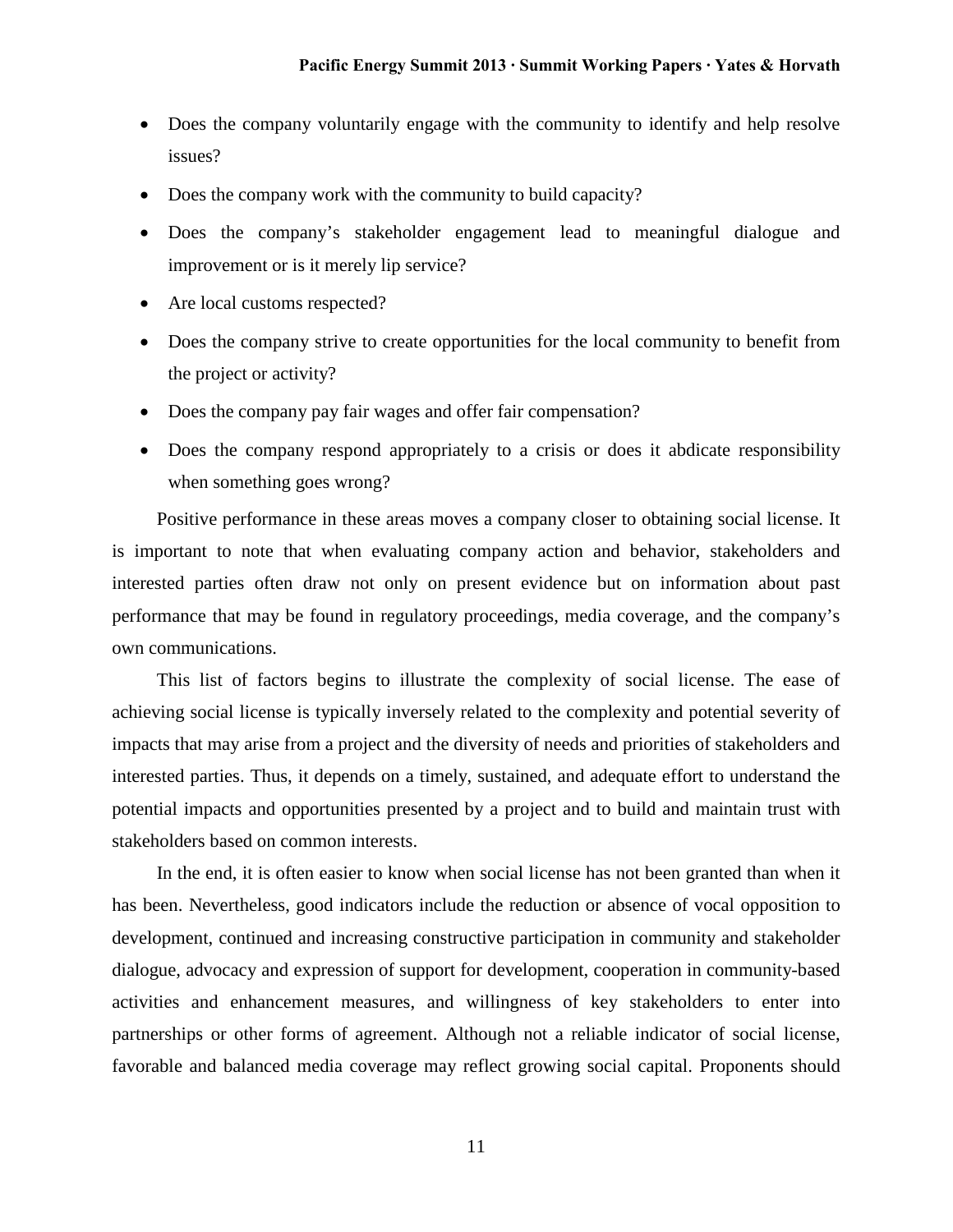avoid making assumptions about social license and rely instead on stakeholders to articulate their own level of satisfaction.

It is important to note that not all projects will receive social license, in many cases due to aspects of the project that are inherently contrary to the interests of local communities. The project may prevail despite this, as it could be a development of regional or national importance, or it could be rejected despite the best efforts of the corporate proponents. Efforts to secure social license cannot overcome fundamental weaknesses in project design or planning.

A final point to be made with respect to earning social license pertains to humility. The concept of social license is indicative of a departure from an era when regulatory license alone was adequate to advance a project or undertake an activity. Today, the primacy of the proponent in particular is diminished in relation to the ascendant influence of external stakeholders. In the context of social license, it is important to recognize that stakeholders will identify and define their own objectives and criteria for granting social license. Notwithstanding this, stakeholders do not hold equal influence. While this reality makes achieving, confirming, and documenting social license more difficult, it also points to the need for the proponent to understand the scope of social license and determine who holds the key for success.

### **Voluntary Measures and Corporate Responsibility: The Long View of Social License**

Putting social license theory into practice can also be undertaken at a corporate level, unlinked to specific projects or geographies. Private-sector companies and state-owned enterprises may take voluntary measures to enhance social license, including internal and external stakeholder engagement, disclosure and reporting, and strengthening governance. These measures may collectively be referred to as corporate responsibility, corporate social responsibility, corporate citizenship, shared value, or sustainable business, among other terms. While each of these terms has a distinct meaning and scope, for the purposes of this paper, they are generally assumed to encompass those voluntary measures that go beyond traditional fiduciary responsibility, fiscal management, and regulatory compliance in order to address economic, social, environmental, ethical, and governance risks.

In general, such voluntary measures build reputation value and the level of trust—key determinants for social license—among a corporation's stakeholders, in part because they help

12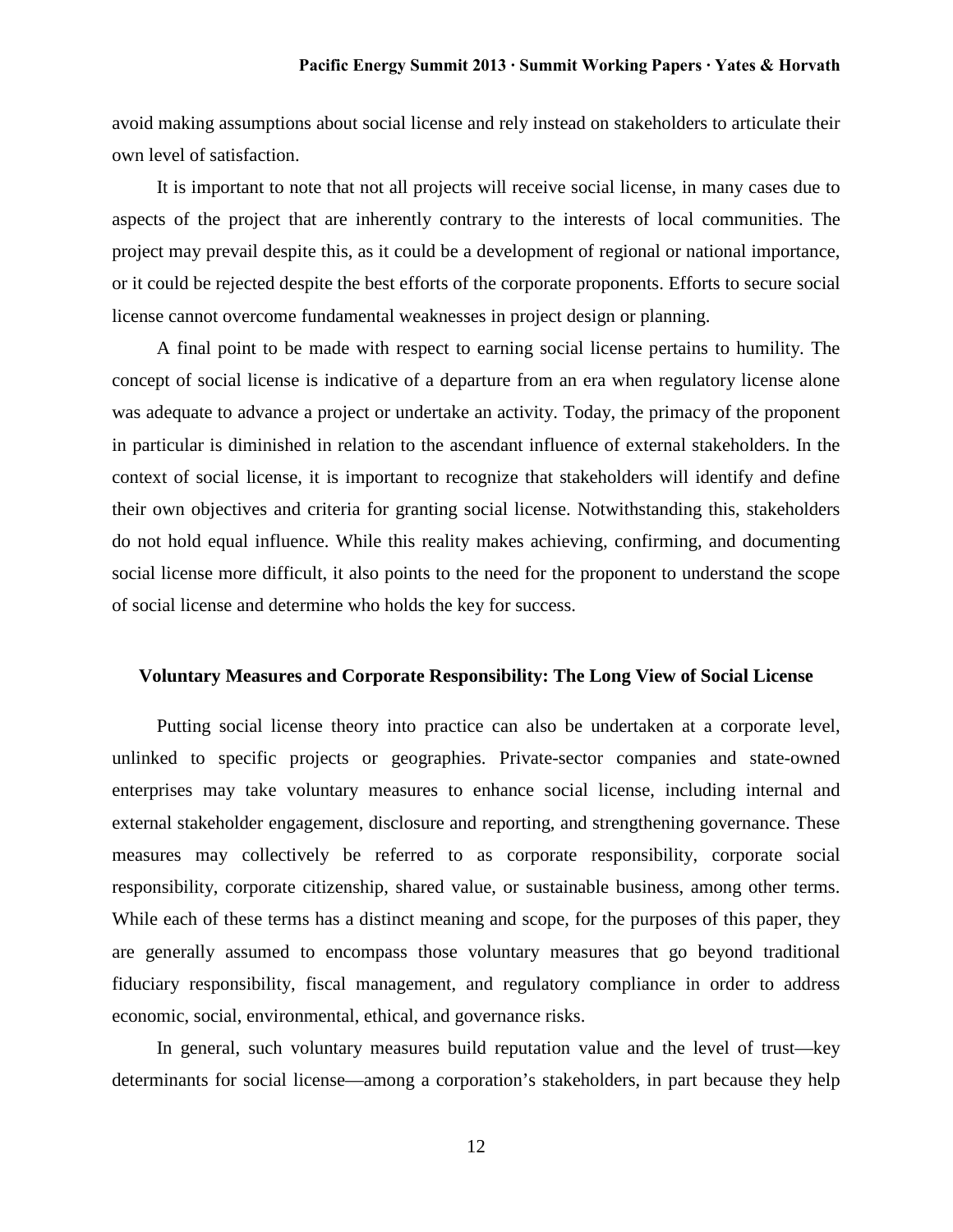demonstrate the company's values, preparedness, and experience in dealing with nonfinancial matters. The articulation of a values- or principles-based strategy, demonstrably supported by a framework of management systems, programs, and tools, gives stakeholders confidence that the corporation in question is proactively aware of how it affects, and may be affected by, the world in which it operates, and that such awareness guides the corporation's actions. Voluntary measures integral to corporate-responsibility initiatives or frameworks are generally implemented at an organizational level. While they contribute to the realization of social license, particularly through the enhancement of reputation and strengthening of corporate capacity for effective communication, engagement, and collaboration, they do not obviate the need for project-specific action, as described in this paper, to earn and maintain social license with specific stakeholders and communities. The aspects of voluntary measures that are most influential for social license are described in the following sections on stakeholder engagement, disclosure and reporting, and governance.

#### *Stakeholder Engagement*

Ongoing dialogue and engagement with stakeholders builds trust that can provide a base of social capital when advancing a specific project or when faced with a crisis. To be effective in terms of building social capital and social license, stakeholder engagement must be timely, inclusive, complete, and meaningful. Timeliness refers to ensuring that engagement commences before a stakeholder is affected by a corporation's actions and continues until legitimate issues are resolved or the effect ceases. While the scope and depth of engagement may vary by stakeholder group, corporations must recognize that stakeholders will self-identify. Thus, there is rarely any legitimate basis for choosing to exclude a stakeholder group from engagement. The information shared through engagement must be adequate to enable the stakeholder to fully understand how the corporation's actions may affect it and what the available options are, if any. Finally, the engagement must provide opportunities for the stakeholder to offer input, as well as demonstrate how the corporation has considered or will consider that input in its decisionmaking.

The relationships established through effective engagement will facilitate communication and mutual understanding when companies seek social license for a specific project, as well as when they try to retain social license during a crisis. Moreover, where stakeholder relationships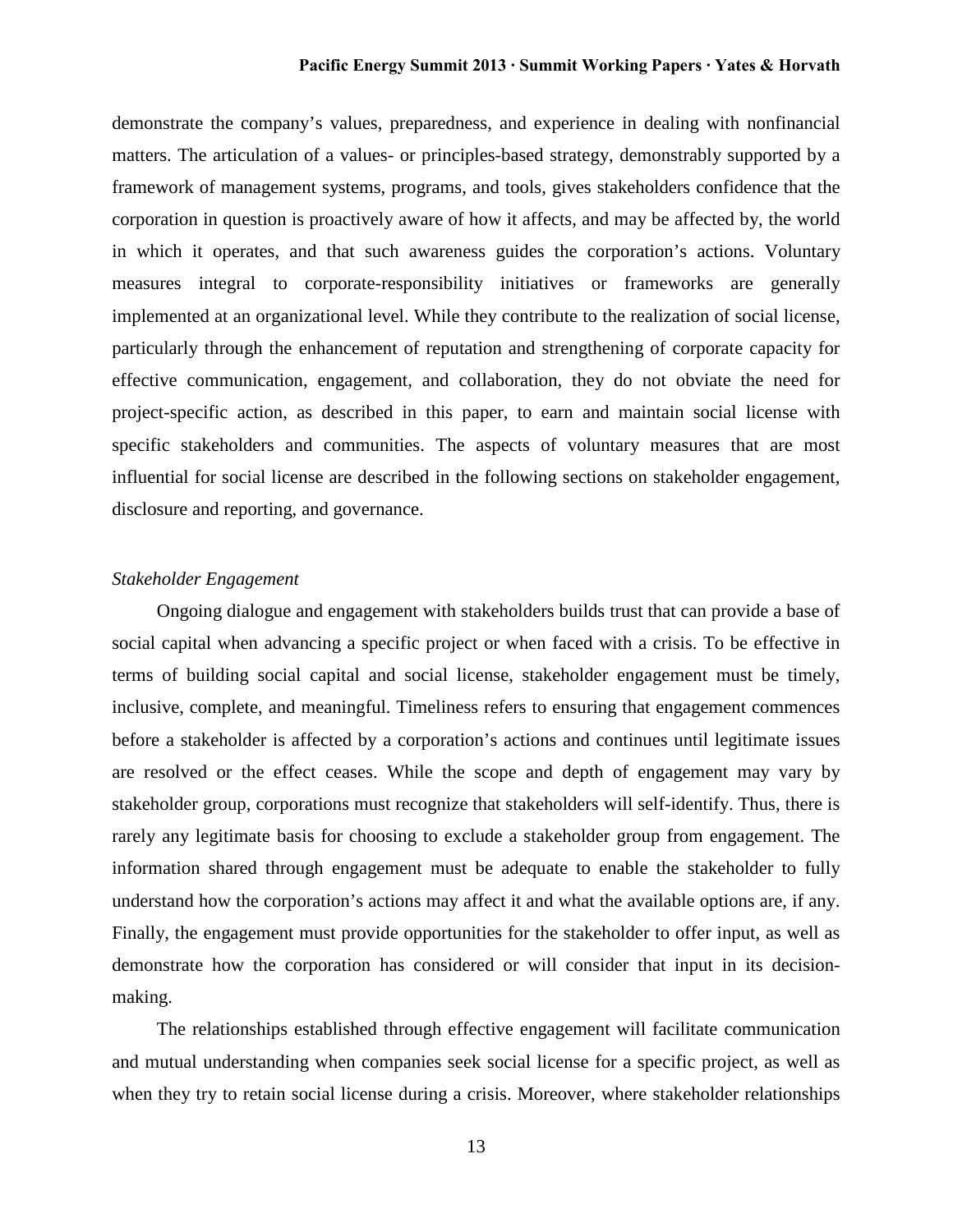are particularly strong, these bonds can sometimes be leveraged to engage other stakeholders or to overcome opposition. This can happen when relationships become sufficiently advanced that the manifest benefits cause the stakeholders to become advocates, instead of neutral parties or outright opponents.

The trust developed through effective engagement provides a crucial cushion for an organization facing any kind of crisis. As long as engagement efforts have been sincere, and the company has demonstrably made meaningful attempts to address stakeholder concerns, such trust will buffer the company from an immediate loss of social license, provided that the company continues to effectively engage.

#### *Disclosure and Reporting*

Communication, specifically disclosure and reporting, is a close cousin of stakeholder engagement. Fulsome disclosure of performance, particularly against standardized reporting criteria, can build trust with external stakeholders. This is especially true when reporting is not limited to a corporation's good performance but also includes disclosure of incidents of noncompliance (with regulatory limits or self-imposed targets), accidents and near-misses, and actions taken to resolve such incidents.

Ongoing reporting illustrates, over time, the company's track record for engaging stakeholders, responding to concerns, mitigating impacts, and managing performance. If such reporting is credible and shows proactive management and continuous improvement, it can help raise the confidence of stakeholders that the foreseeable issues related to any specific project will be similarly well managed. This is likely to enhance social license. Similarly, a corporation's track record of crisis disclosure and reporting on outcomes may help not only demonstrate a preparedness to respond in times of crisis but also chart the path that the corporation's response to any future crisis will likely follow.

### *Governance*

Transparent adoption of best principles and practices in corporate governance is an important factor contributing to general social license. Best-governance principles and practices go beyond regulatory compliance, fiduciary duty to shareholders, and management oversight. They include, but are not limited to, articulating purpose and vision, ensuring disclosure,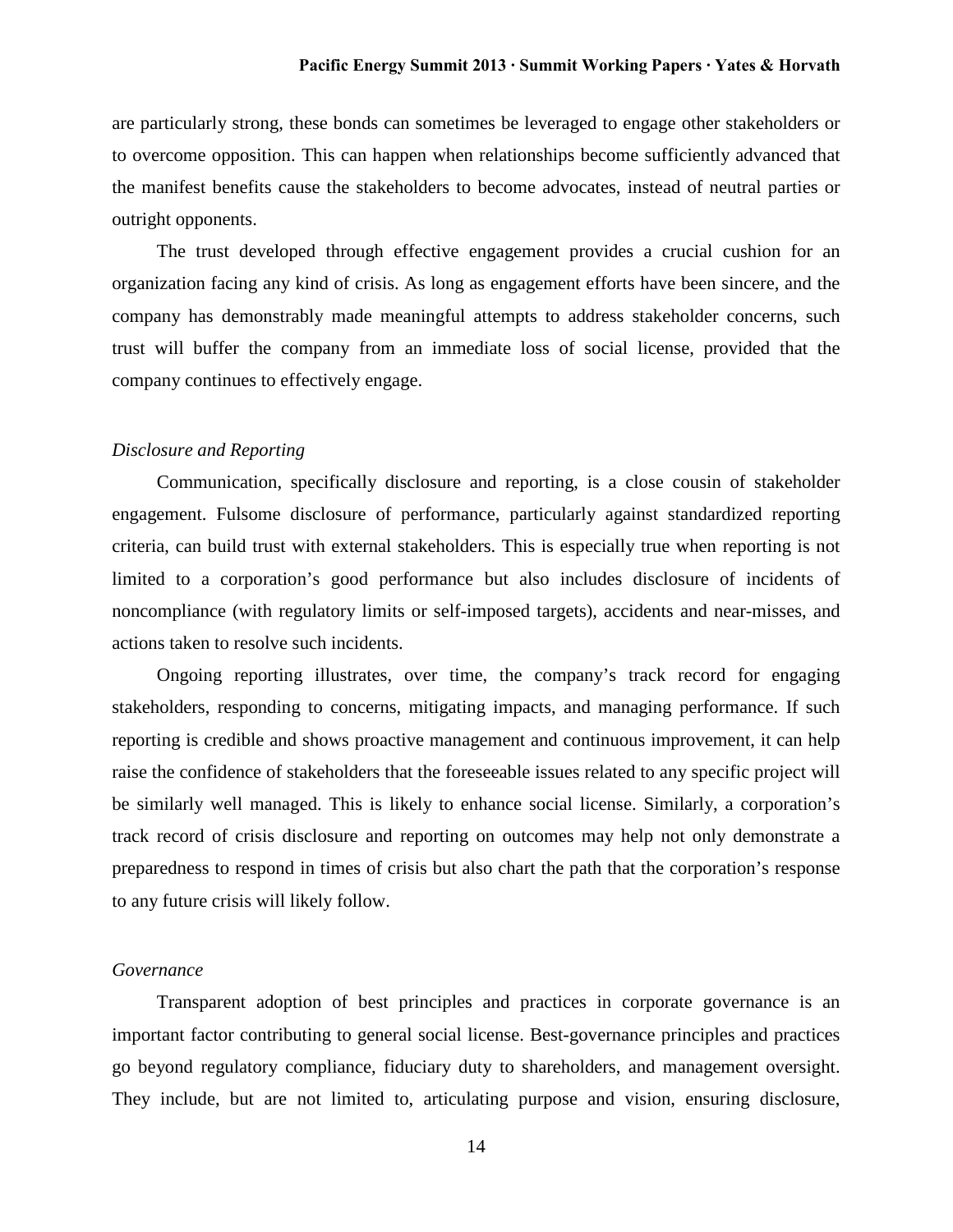promoting a culture of integrity and ethical behavior, respecting stakeholder interests, and managing risk. In particular, a company's disclosure of its policies and procedures—of whistleblower protection and complaint response, for example—is an important way in which stakeholders can be assured of access to means of safely resolving issues that may arise in relation to a specific project. Similarly, disclosure of the corporation's ethics code can boost stakeholder confidence in honest and good-faith dialogue in the context of development proposals.

### **Policy Context : Public Policy and Legislative Approaches to Fostering Social License**

As described above, social license per se is not a mandatory requirement in any jurisdiction, at least to our knowledge. However, the procedures involved in securing regulatory license often contribute to social license. In particular, most regulatory licensing processes involve some form of consultation or engagement on the part of the proponent or the regulator or statutory decision-maker. The scope and depth of consultation and engagement, and the procedures by which such consultation and engagement must be undertaken, vary by jurisdiction and regulatory authority and typically reflect both policy objectives and legal requirements.

In Canada and British Columbia, for example, environmental assessment processes require and encourage consultation and engagement with aboriginal people, the public, and other stakeholders. These processes aim to facilitate early identification and resolution of issues by providing for aboriginal, public, and other stakeholder input into the scope of environmental assessment, as well as into the adequacy of mitigation and management plans to avoid, eliminate, or reduce adverse effects of development. In some cases, the issuance of approvals and permits hinges on whether the proponent has demonstrably resolved all legitimate issues raised by stakeholders affected by the project, which can rarely be achieved without obtaining some degree of basic social license. Moreover, regulatory license may include conditions that oblige the proponent to continue stakeholder engagement throughout the life of the project. In this regard, social license serves to assure regulators and statutory decision-makers that their decisions will be accepted by the electorate.

Further, in Canada there are constitutional obligations on the part of government—both provincial and federal—to consult with (and perhaps accommodate) First Nations that may be

15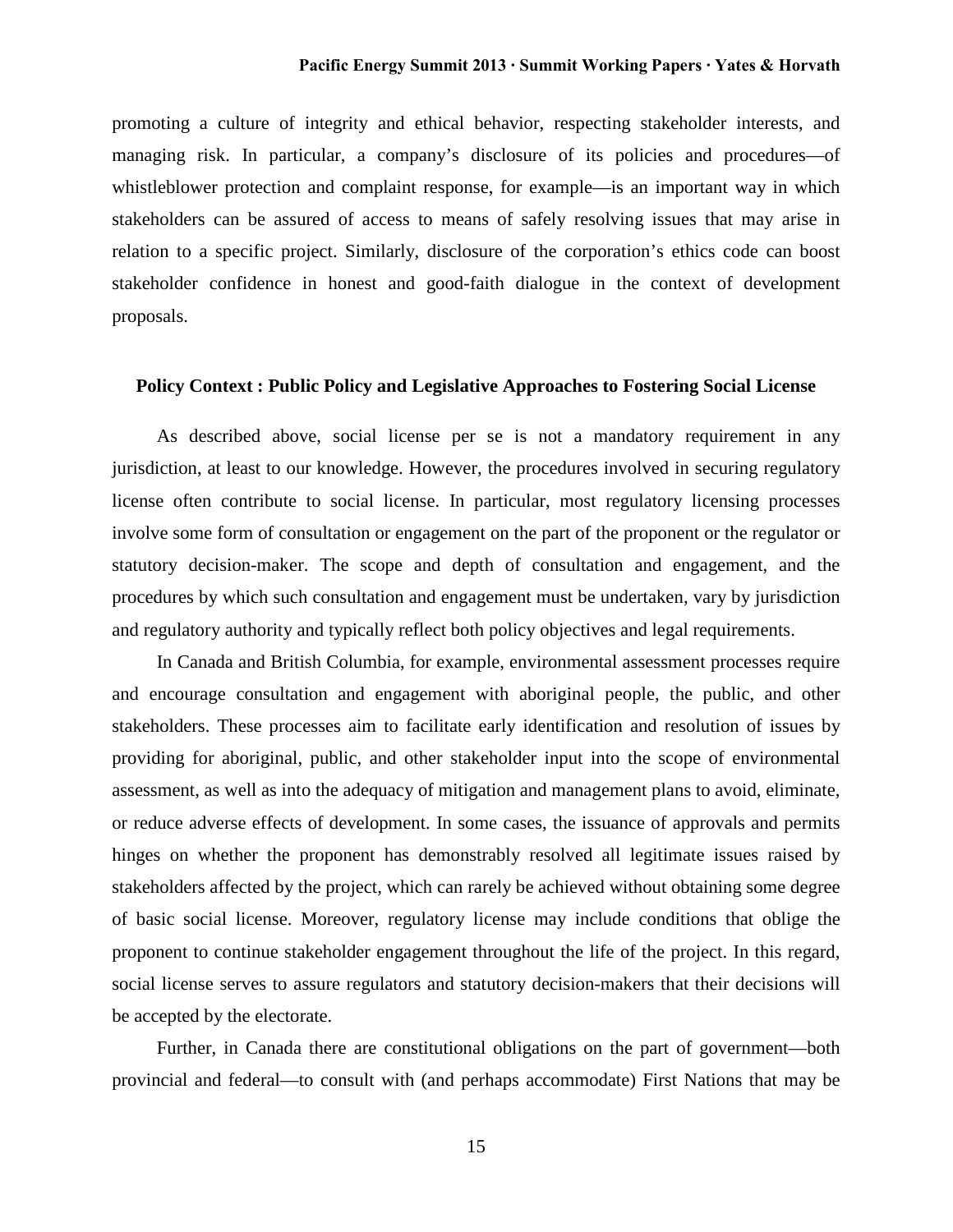affected by resource development. In British Columbia, where treaties were not historically reached with First Nations at or shortly after the arrival of Europeans, outstanding First Nations claims contribute to an uncertain investment climate, because the ownership of resources may be unclear and the authority to grant a license may be shared. Some of these governance issues continue to be resolved through legal processes, thereby imposing greater uncertainty on the scope of proponent responsibilities. The Crown (as represented by the government) often delegates procedural aspects of aboriginal consultation to proponents, who then typically integrate such consultation with their own engagement efforts to build relationships and trust and to resolve outstanding issues. In these circumstances, the proponent's success in obtaining social license with key stakeholders can contribute to the fulfillment of government responsibilities to those same stakeholders.

Where aboriginal or indigenous people are present, it is emerging practice for companies to undertake a process of engagement characterized by sequential steps, each with progressively greater levels of trust and commitment. For example, the first bilateral milestone between a company and a First Nation may simply be a communication protocol, specifying the parties and outlining the steps to be taken for information sharing and exchange. This may be followed, in time, by a detailed impacts and benefits agreement that outlines each party's responsibilities for managing the potential negative effects and positive outcomes of the proposed development. Such bilateral agreements constitute and contribute to social license. Indeed, these supraregulatory agreements may be more effective in realizing community benefits than regulatory processes.<sup>[6](#page-16-0)</sup> However, notwithstanding the effectiveness and value of such agreements, the proponent cannot and should not assume the government's role or responsibility, and, to be clear, we do not advocate the superseding of regulatory license by social license.

Internationally, the concept of free, prior, and informed consent (FPIC), particularly as it pertains to resource development in areas occupied or claimed by indigenous peoples, is gaining purchase through a range of international conventions, national legislation, and subnational policy.<sup>[7](#page-16-1)</sup> Social license contributes to and may constitute FPIC in some circumstances. In

<span id="page-16-0"></span> $6$  L. Galbraith, B. Bradshaw, and M.B. Rutherford, "Towards a New Supraregulatory Approach to Environmental Assessment in Northern Canada," *Impact Assessment and Project Appraisal* 25, no. 1 (2007): 27–41.

<span id="page-16-1"></span> $^7$  A very useful, but potentially outdated, overview of entrenchment of FPIC principles in international and domestic law and practices is provided in P. Tamang, "An Overview of the Principle of Free, Prior and Informed Consent and Indigenous Peoples in International and Domestic Laws and Practices" (paper presented at the Workshop on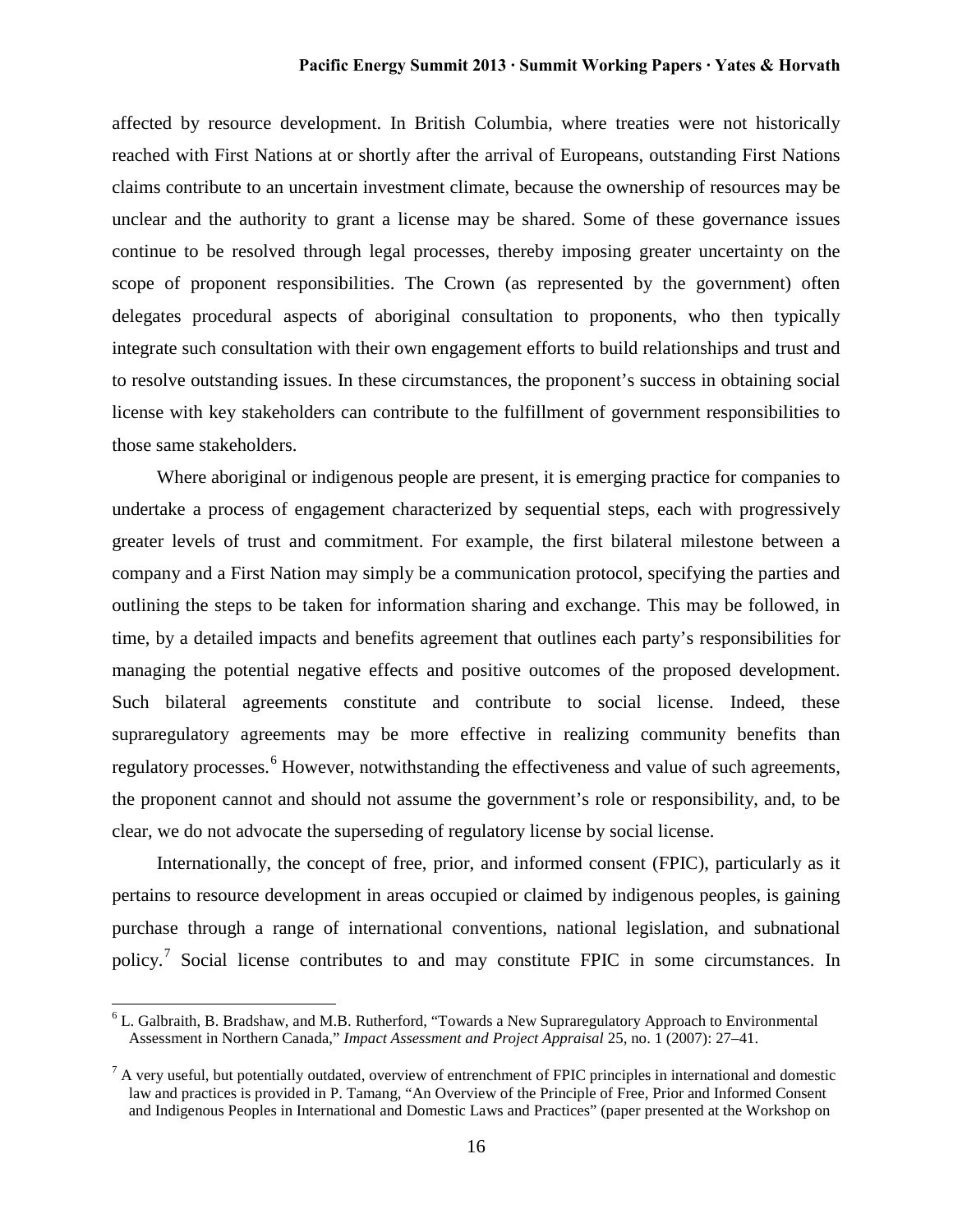addition, stakeholder engagement and the assessment and management of social (as well as environmental and other) risks are emerging as key principles and requisites of investment and financing mechanisms for international development projects. Examples include Equator Principles and World Bank and International Finance Corporation environmental and social safeguard policies and procedures. Likewise, the growth of international, national, and subnational government policy and regulatory frameworks and nongovernmental credit risk management mechanisms employed by the investment community has fostered attention to social license by emphasizing the need for demonstrably effective management of social and environmental risk.

Although social license is not explicitly required or prescribed by law, elements of social license—such as stakeholder engagement, issue resolution, and risk management—are required by many jurisdictions and investors. Thus, social license is over time becoming less a voluntary initiative and more a de facto prerequisite to development expected by various stakeholders.

#### **Emerging and Future Challenges: The Impact of Social Media on Social License**

Another significant factor affecting social license is the emergence of social media as a tool for communication, dialogue, and activism. $8 \text{ Communities}$  $8 \text{ Communities}$  are now linked through the web and social media and have access to information about a company's behavior around the world, including, in many cases, information on its efforts, and the comparable efforts of other companies, to foster social license. Communities are thus better engaged, informed, and networked than ever before.

The traditional communications landscape has long been centralized and controlled, with information shaped by a few and pushed out to many. The emergence of new technologies, however, is effectively altering the media landscape, moving content production and distribution

 $\overline{a}$ 

<span id="page-17-0"></span><sup>8</sup> Some content in this section is adapted from C.L. Horvath, "The Convergence of Social Media and Corporate Responsibility," Making Sense of Responsibility, web log, September 5, 2010, http://makingsenseofresponsibility.com/2010/09/05/the-convergence-of-social-media-and-corporateresponsibility; and C.L. Horvath, "Social Media and the Extractive Sector: The Changing Currency of a Modern License to Operate," *CIM Magazine*, September/October 2011, http://www.cim.org/en/Publications-and-Technical-Resources/Publications/CIM-Magazine/September-October-2011/upfront/Social\_media\_and\_the\_extrative\_sector.aspx.

Free, Prior and Informed Consent and Indigenous Peoples, organized by the Secretariat of the UN Permanent Forum on Indigenous Issues, January 17–19, 2005, New York).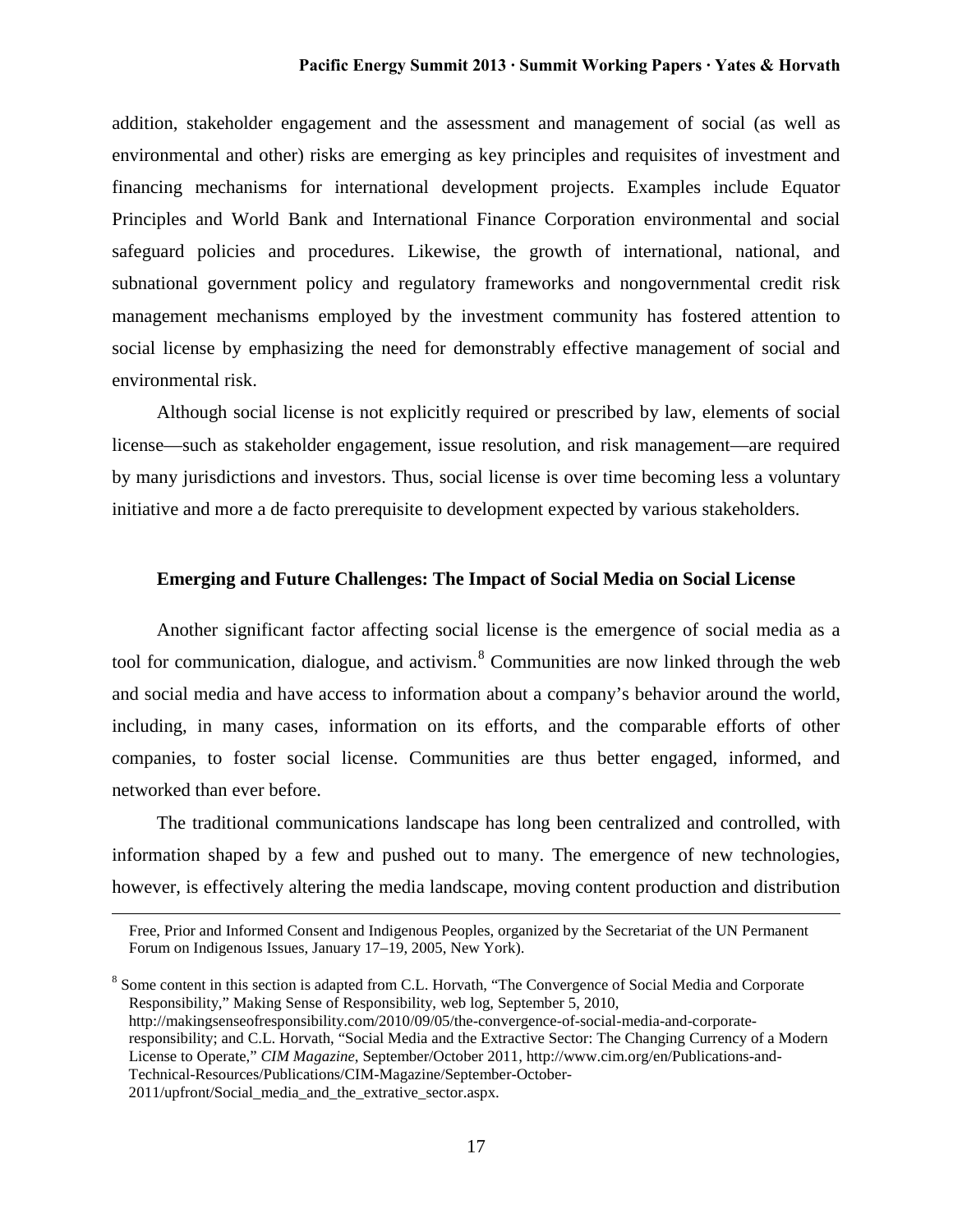out to the edges. This trend signals an important shift in communications and information flow from the traditional one-way "push" model common to mass media, in which a company crafts and delivers messages to its stakeholders, to a multidirectional "pull" model, in which a company and stakeholders are on a more even footing. In the latter model, stakeholders themselves define their own information requirements and actively seek out the sources, connections, and networks that will meet them. The outcome is increasing democratization of information and knowledge.

The development of new technologies—particularly social media platforms and mobile technologies—is occurring at a time of rapid globalization and increasing public awareness about pressing natural and social challenges. This convergence is driving a demand for greater transparency. Social media gives voice to previously isolated or remote stakeholders, who often come to the social media landscape with disproportionate credibility and trust, due in part to their perceived authenticity. Moreover, social media allows users to self-organize quickly into communities with shared interests. Trust can also be generated rapidly within online communities, and such trust creates opportunities for collaboration and action much more quickly than would be possible through traditional engagement.

At the same time, there is very low tolerance among social media users for antitrust behavior, whether it involves inappropriate data mining, breach of privacy, or attempts at message control. Consequently, unlike with traditional media, a company no longer dominates the messaging around its brand and reputation on social media. The vast majority of social media content is generated by users, and any attempt to censor or stifle content is likely to be met with distrust and suspicion, at best, and a significant backlash, at worst.

The scope and norms of the social web described above—openness, trust, and authenticity—are causing a shift in the way that companies build and maintain social capital, the currency of social license. Stakeholders now increasingly expect corporations not only to communicate their corporate-responsibility initiatives but also to engage in online dialogue about environmental, social, and governance issues. These characteristics of social media may be perceived as risks. However, by virtue of its very nature, social media presents myriad opportunities to increase social capital and, by extension, social license. When used effectively, social media tools facilitate connections with a wide range of stakeholders. Moreover, they make it possible to collaborate with stakeholders throughout the value chain to identify challenges, innovate solutions, and achieve sustainability goals. Stakeholder feedback can also help a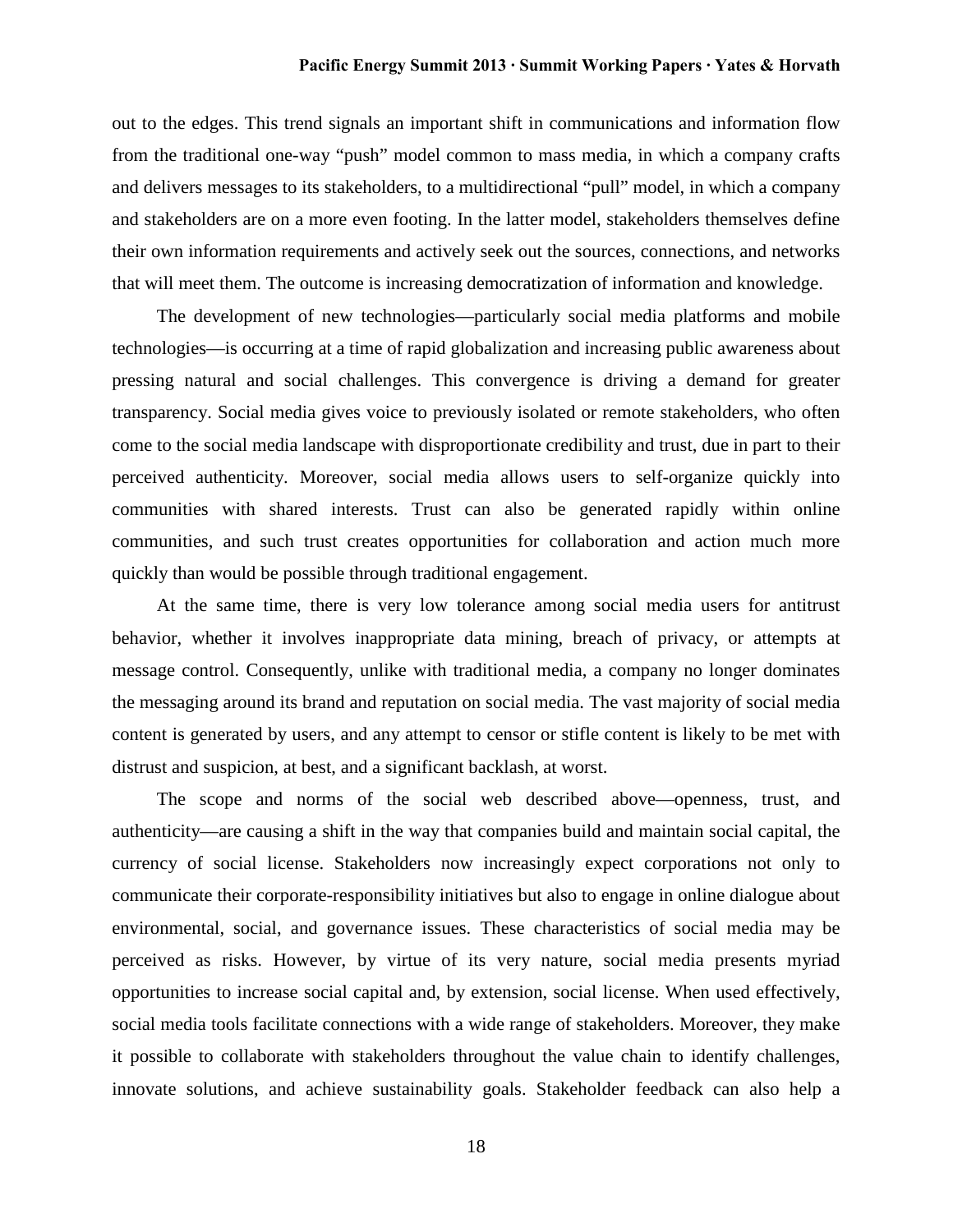company identify and prioritize areas of performance for improvement. Whether it is to solve a technical problem or make a strategic decision, engaging stakeholders in the process of generating ideas can help companies keep up with the pace of change and complexity of today's economy, while also building valuable social capital. Yet entering this space requires not only new technologies and networks but a new organizational mindset as well—that is, there needs to be a culture of openness and collaboration that allows a company to engage effectively.

However, while social media use by corporations is becoming commonplace, its use for direct engagement with stakeholders is lagging. In 2010, SMI-Wizness found that approximately 85% of almost 300 companies in North America and Europe listed on the Dow Jones Sustainability Index were using social media, but that less than half used it for any sustainability or corporate-responsibility communications, and less than a quarter of companies had a dedicated social-media channel for sustainability and corporate responsibility.<sup>[9](#page-19-0)</sup> The oil and gas sector lagged behind all sectors in social media use for such communications. In 2012, by contrast, SMI-Wizness found that 176 major companies around the world had allotted dedicated resources and social media channels to their sustainability dialogue.<sup>[10](#page-19-1)</sup> However, although use of social media for sustainability and corporate-responsibility communications has increased in the last two years, the oil and gas and mining sectors continue to lag in this regard.

This finding may be surprising given that, in Canada at least, energy and natural-resource companies generally have a lot of experience in stakeholder engagement. Nonetheless, their use of social media to complement traditional engagement methods has, by and large, been slower perhaps for fear of losing control of the message or concern about getting offside securities regulations. This gap threatens to undermine the credibility of corporate efforts to engage stakeholders, whose expectations have increasingly shifted from company-controlled communication toward balanced, two-way dialogue in which stakeholders themselves have the opportunity to define both the scope of exchange and the terms by which it is conducted.

One notable exception is Suncor, whose multichannel social media presence includes indepth sustainability and corporate-responsibility content. Through its "Oil Sands Question and

<span id="page-19-0"></span> $9<sup>9</sup>$  M. Yeomans, "The SMI-Wizness Social Media Sustainability Index," SMI-Wizness, January 2012, http://www.socialmediainfluence.com/SMI-report/smi\_sustainability\_report\_final.pdf.

<span id="page-19-1"></span> $10$  M. Yeomans, "The SMI-Wizness Social Media Sustainability Index," SMI-Wizness, January 2013, https://publisher.wizness.com/reports/the-smi-wizness-social-media-sustainability-index-2012.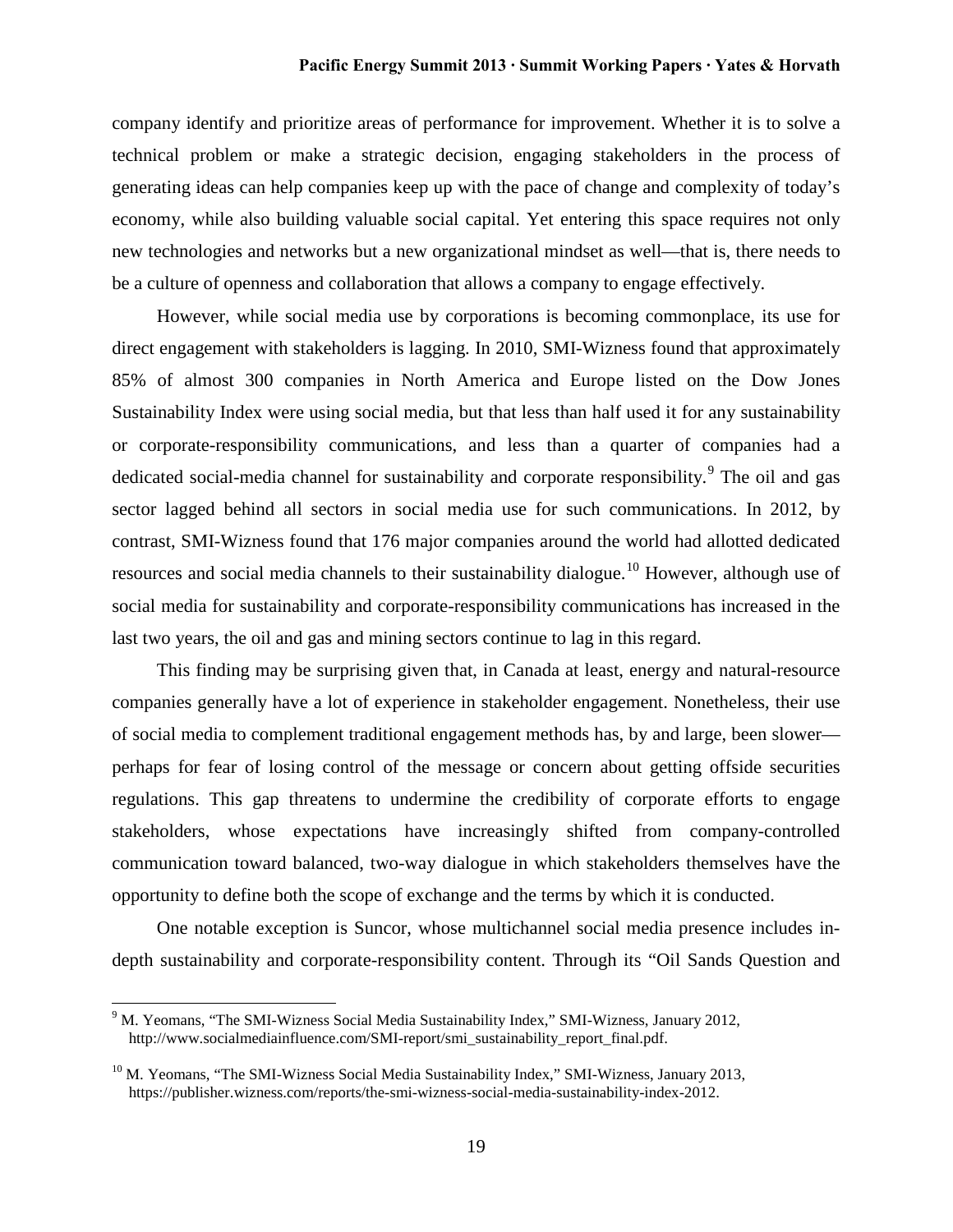Response" blog, for example, Suncor is enabling two-way dialogue with stakeholders around tough issues such as energy demand, water use, and reclamation of tailings ponds. By focusing on science-based data and expanding the conversation to tackle oil-sands issues in a broader societal context, Suncor has created safe and respectful ground for engagement.

Companies that do not engage in dialogue through social media are increasingly conspicuous in their absence. They will likely experience declining levels of trust and respect from stakeholders, who already are complementing their own learning, networking, and activity with social media tools. In contrast, companies that are constructive and contributing members of the social web and that actively engage with stakeholders through social media are building social capital and relationships that facilitate the license to operate. Indeed, social media is effectively emerging as a critical tool in achieving and maintaining social license. This growing reliance on social media by stakeholders and proponents alike, and the risks associated with disclosure through it, may lead to an increased need for the development of guiding ethical and technical codes of conduct.<sup>[11](#page-20-0)</sup>

# **Conclusions**

The emergence of social license as a critical success factor in resource development reflects a growing understanding of the importance of effective risk management, which is itself driven by society's expanding knowledge of the environmental, social, and economic impacts of development. This trend has been driven also by the growing recognition and acceptance of concepts of social equity and justice.

Among the lessons learned from observing attempts to develop social license, it is apparent that the common aspects of success include:

• early and substantial analysis of communities and stakeholders potentially affected by a project to understand local conditions, needs, and customs, including communication protocols and constraints

<span id="page-20-0"></span><sup>&</sup>lt;sup>11</sup> N.A. Raymond, C.N. Howarth, and J.J. Hutson, "Crisis Mapping Needs an Ethical Compass," *Global Brief*, no. 9 (2012): 12–16.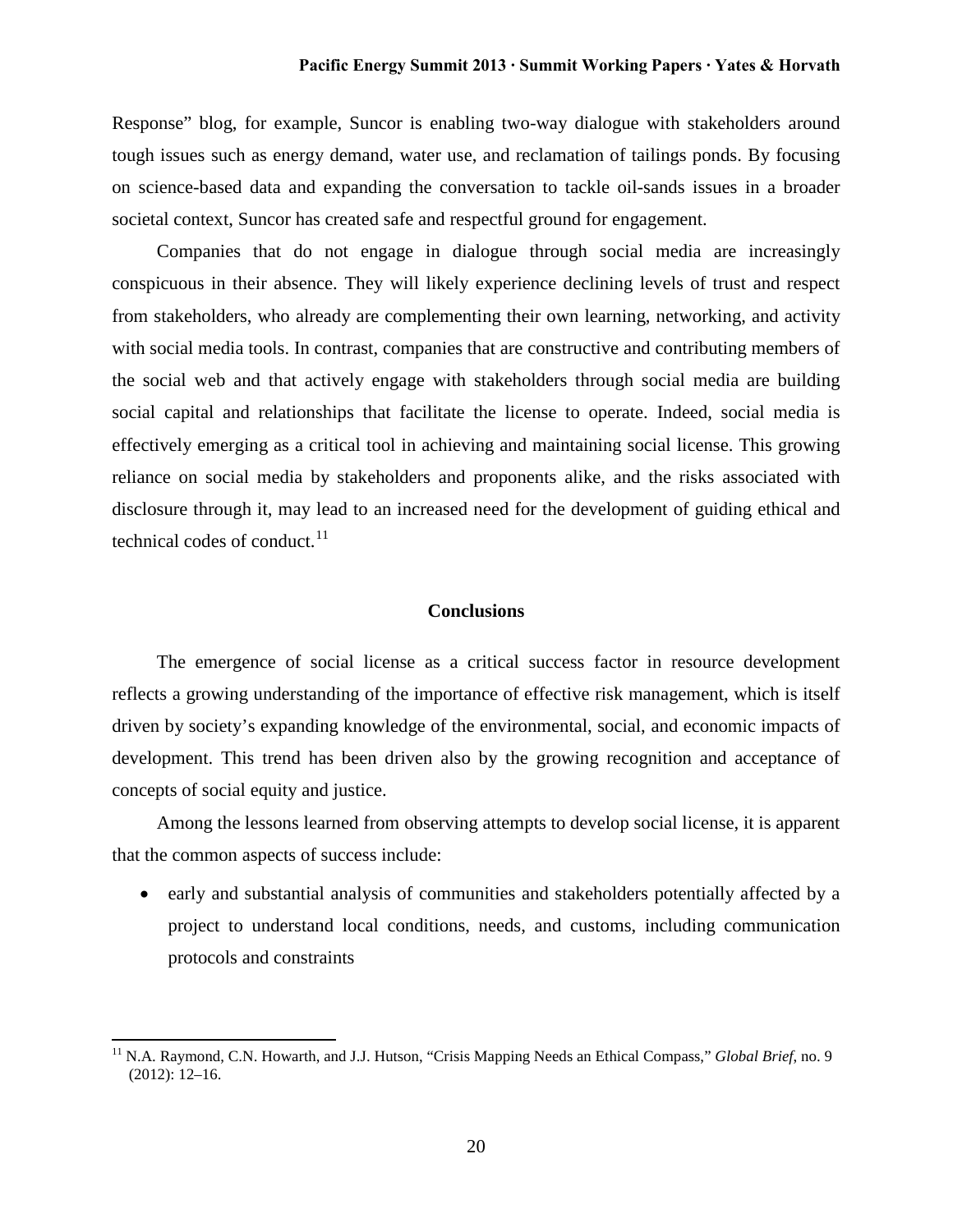- early engagement and consultation with affected communities and stakeholders to identify issues and interests and establish dialogue
- action on areas of mutual interest and enhancement of benefits targeted at specific community needs
- sustained and transparent communication, particularly in the context of the growing role of social media in rapidly disseminating information about companies, technologies, and projects
- effective partnering to develop commercial opportunities associated with a project

Proponents committed to these actions and behaviors are more likely to realize timely social, and consequently regulatory, license. However, like regulatory license, social license is often conditional and requires follow-up action, usually in the form of ongoing communication and fulfillment of commitments

Policymakers have an opportunity to create a regulatory and policy environment that sets in motion the consideration of social license in their jurisdictions. By establishing guidance and decision-making frameworks that reward corporate efforts to pursue a social license to operate, they can better achieve policy goals associated with the creation of community well-being and environmental stewardship. For their part, stakeholders and communities, acting with an enhanced expectation of a corporate interest in obtaining social license, should be prepared to engage with companies, establish a productive communication process, and work toward identifying mutual benefits from project development.

Social license cannot be viewed as transactional; it is founded on trust-based relationships that demand sustained attention. Even the suspension, cancellation, or closure of a development project requires a transitional approach that leaves a positive balance of social capital and protects the corporation's long-term reputation. Even the most experienced companies may make errors in their engagement with local communities and stakeholders. They may begin too late, fail to share complete information in a timely manner, breach communication protocols and local customs, inadvertently exclude important stakeholders, disregard important issues and concerns, or impose an unfair burden on the community. Successful companies will humbly acknowledge their mistakes; renew their commitment to timely and effective communication, meaningful